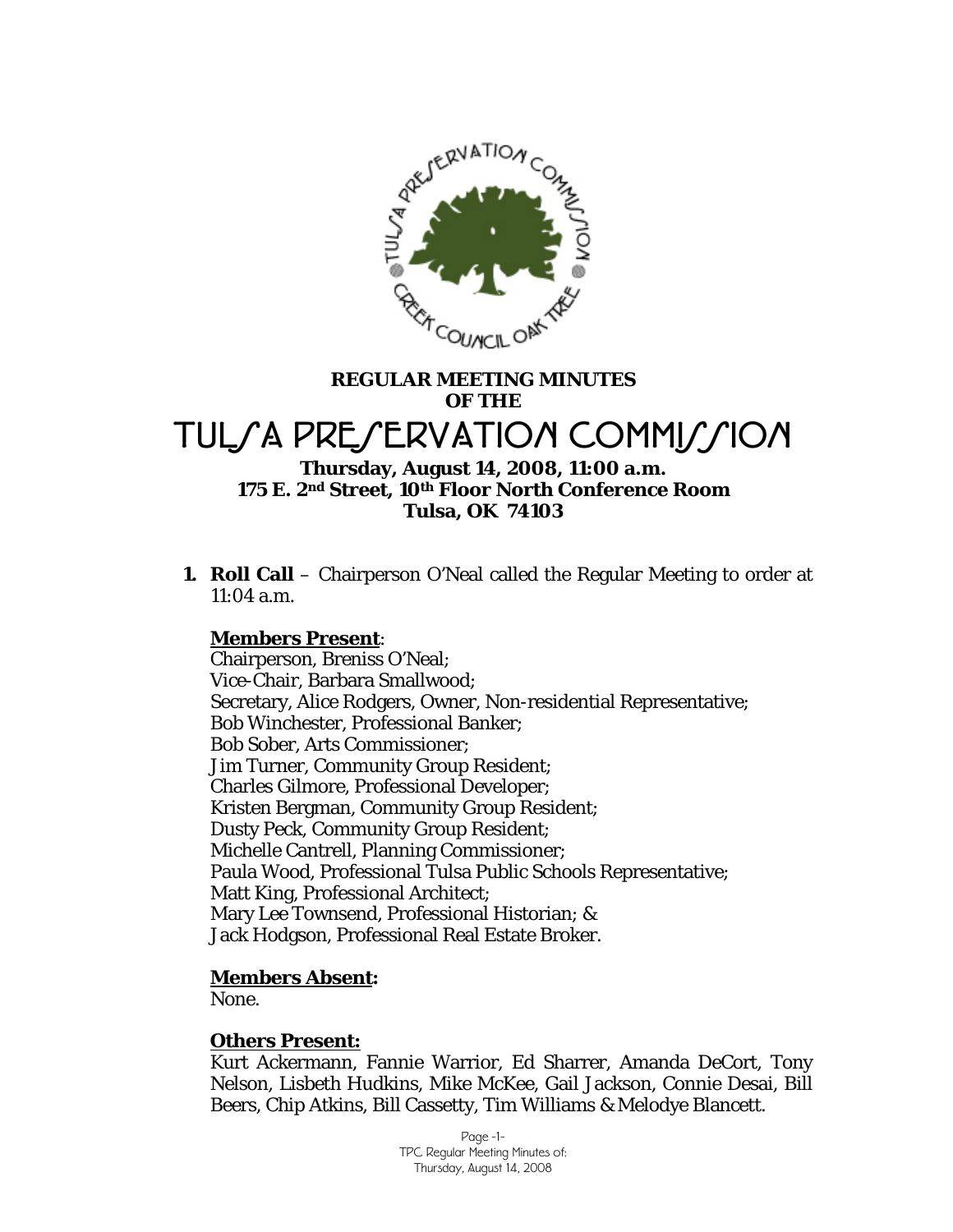Chairperson O'Neal announced that this meeting was the first meeting being held here at the One Technology Center in the 10<sup>th</sup> Floor North Conference Room. She made everyone aware of where the emergency exits were and where the restrooms were located. Chairperson O'Neal thanked staff for setting up the conference room for the meeting.

### **2. Approval of Minutes of Previous Meetings Regular Meeting Minutes for July 10, 2008;**

Chairperson O'Neal asked if anyone would like to make a motion to approve the Regular Meeting Minutes for July 10, 2008.

Commissioner Bergman made a motion to approve the Regular Meeting Minutes for July 10, 2008 as presented with one change. The motion was seconded by Commissioner Wood.

### **By a show of hands, all "In Favor" of the motion to Approve the July 10, 2008 Regular Meeting Minutes:**

(1) Chairperson O'Neal;

- (2) Vice-Chair Smallwood;
- (3) Secretary Rodgers;
- (4) Charles Gilmore;
- (5) Jack Hodgson;
- (6) Jim Turner;
- (7) Kristen Bergman;
- (8) Michelle Cantrell;
- (9) Dusty Peck;
- (10) Bob Winchester;
- (11) Bob Sober;
- (12) Paula Wood; &
- (13) Matt King.

# **All Opposed:**

None;

# **All Abstaining:**

(14) Mary Lee Townsend;

# **All not present during this vote:**

None.

The motion was **Approved by Majority** by members present and voting.

# **3. Committee Reports**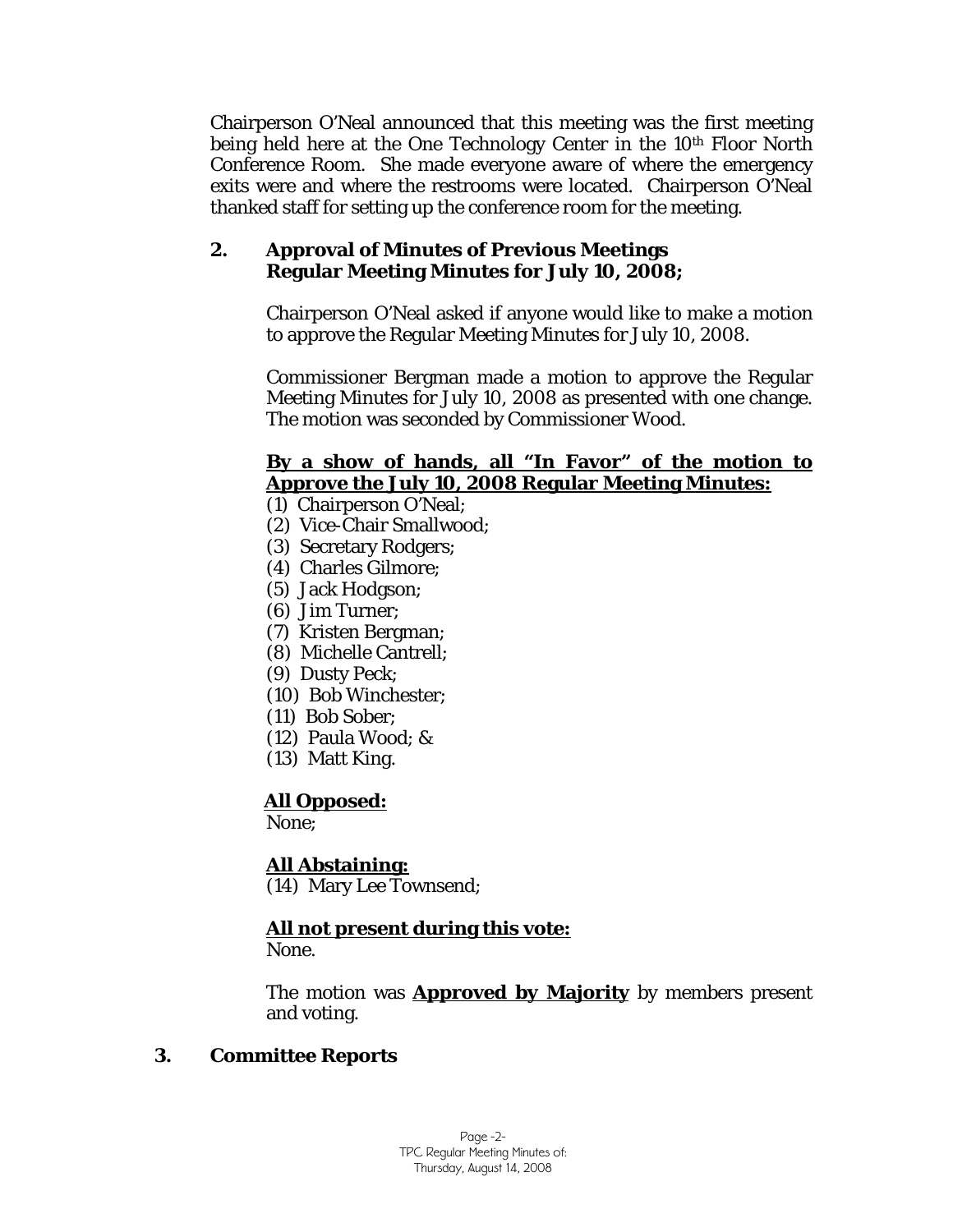### **A. Historic Preservation Committee**

### **i. Announcement of Conflict of Interest**

Chairperson O'Neal asked the Commission if anyone had a conflict of interest with any of the Certificate of Appropriateness (COA) requests.

Commissioner Matt King stated that he has a conflict of interest with COA Application #3, Tony Nelson; and that he will not be voting on this proposal.

### **ii. Applications for Certificate of Appropriateness**

Chairperson O'Neal briefly informed the COA applicants of the COA processing procedures of how their proposals would be reviewed by the Tulsa Preservation Commission for a final determination.

### **1. 1110 E. 20th Street** (North Maple Ridge)

Applicant: Billy Cassetty Request: Demolition of existing two-car attached garage and construction of two-story addition on east elevation of house according to plans submitted. COA Subcommittee Complete Application Date:

08-12-2008

# **APPROVED WITHOUT CONDITIONS**

Mr. Sharrer presented Billy Cassetty's Certificate of Appropriateness application to the Commission for a final review. Photographs and drawings were available for review and a slide presentation was shown of the structure in North Maple Ridge.

Mr. Sharrer stated that Mr. Cassetty plans to demolish the existing two-car attached garage on the structure; and construct a two-story addition on the east elevation of the house according to the plans that he has submitted.

Mr. Sharrer distributed copies of Mr. Cassetty's plans to the Commission for review. He stated that a neighbor's tree fell and damaged the existing two-car garage on this property. Mr. Sharrer stated that the roof line will be extended; and the four foot eave will match the four foot eave on the main house. He stated that the existing chimney will remain in place; and the new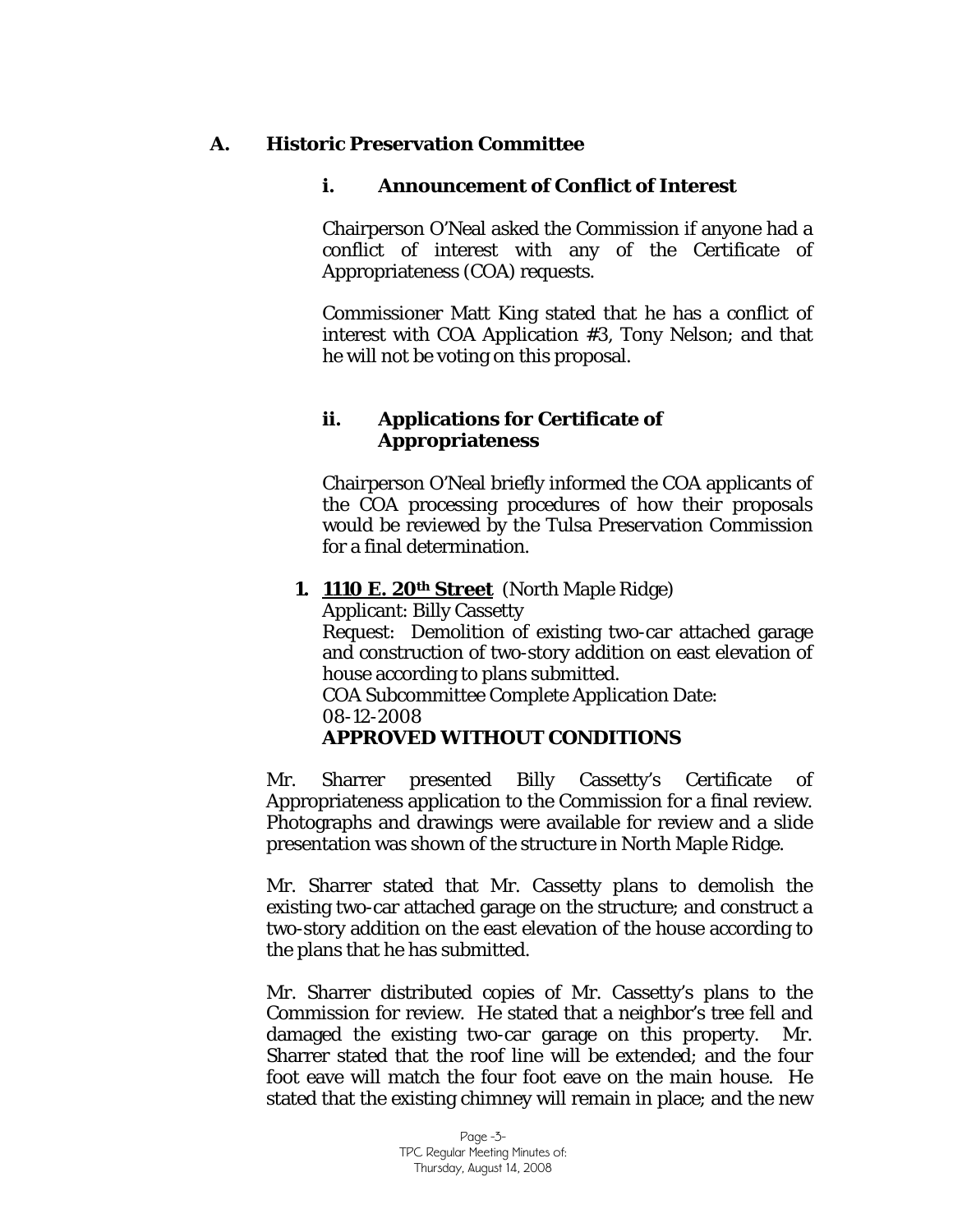chimney will be installed on the back side of the house in brick to match the existing. He stated that Mr. Cassety will use

HardiePlank Lap Siding with a smooth finish will match the existing; two pairs of  $6/1$  clad single hung windows with exterior muntins are being proposed to match the existing pairs of 6/1 windows. Mr. Sharrer stated that Mr. Cassetty is proposing to install two–garage carriage house doors with windows on the top of the garage doors.

Mr. Sharrer stated that from the edge of the garage to the property line that there is a 7' set back. He stated that that is a greater set back than what it is now. Mr. Sharrer stated that Mr. Cassetty is proposing to pull the new addition back from the neighboring property.

Mr. Sharrer read the appropriate design guidelines for this proposal for *Additions in the North Maple Ridge District.* 

Chairperson O'Neal asked Vice-Chair Smallwood to please give her report of the recommendation from the COA Subcommittee.

Vice-Chair Smallwood stated that the COA Subcommittee considered Mr. Cassetty's application to be complete after his proposal was reviewed at the August 12, 2008 meeting. She stated that the COA Subcommittee recommended by a majority vote to approve Mr. Cassetty's proposal for *Additions in North Maple Ridge*.

Vice-Chair Smallwood made a motion to approve Mr. Cassetty's application for Additions as recommended by the COA Subcommittee. Commissioner Gilmore seconded.

Mr. Cassetty was present at the meeting. The Commission asked him several questions about the addition. Mr. Cassetty responded accordingly.

COA Subcommittee Member and North Maple Ridge Neighborhood Representative, Sally Davies who resides at 2700 S. Boston Avenue in North Maple Ridge was concerned about Mr. Cassetty's proposal. Ms. Davies felt that approving a front-facing attached garage would b inappropriate for the neighborhood. Prior COA Subcommittee Member and North Maple Ridge Neighborhood Representative, Connie Desai who resides at 1512 S. Norfolk Avenue stated that she has the same concerns about the Cassetty proposal. For the record, Ms. Desai gave the TPC Recording Secretary several letters and emails written by North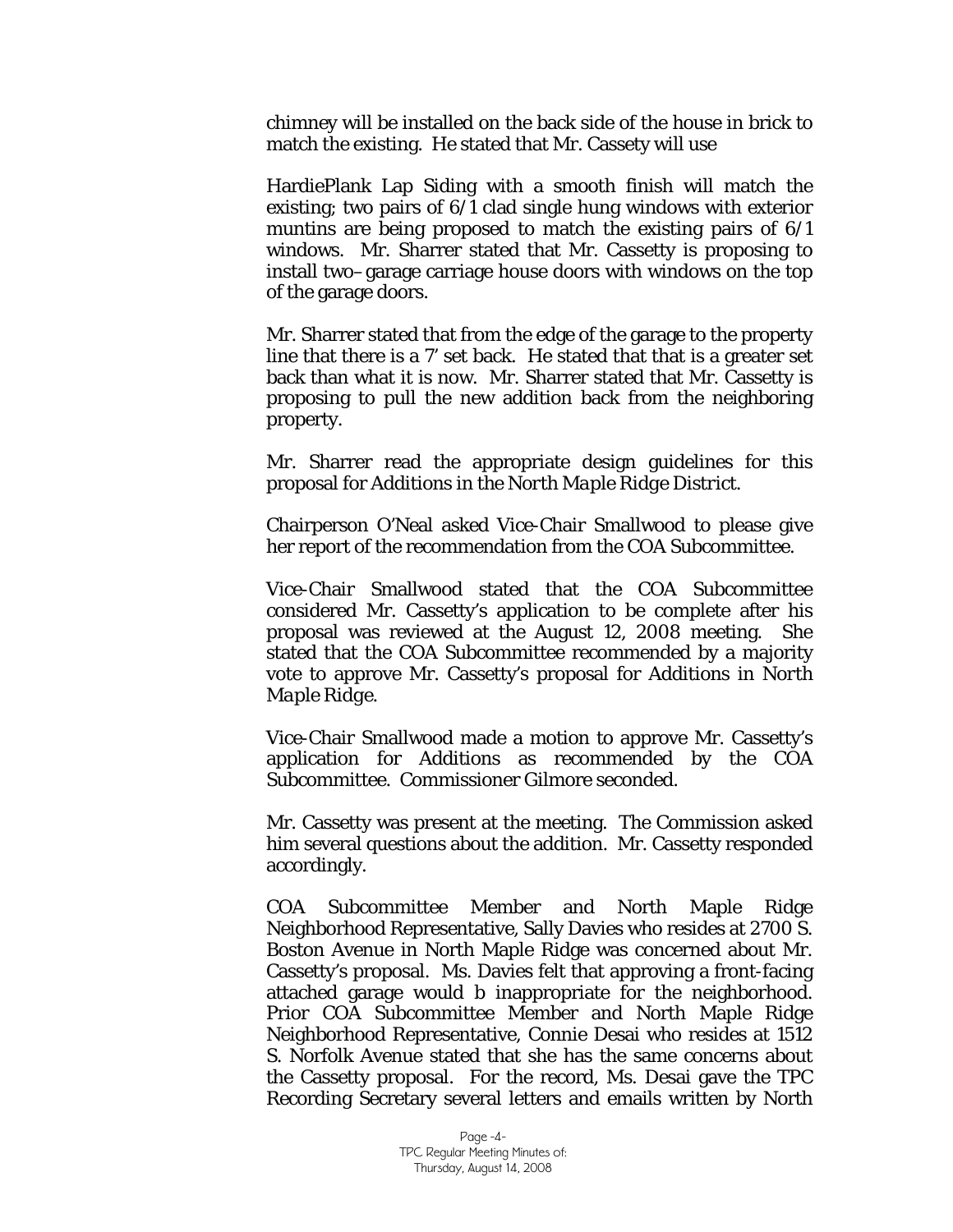Maple Ridge Neighborhood residents opposing the new addition project. Ms. Desai asked that the letters/emails become part of the permanent records of Regular Meeting Minutes. Chairperson O'Neal responded by stating that the letters will become part of the record.

Paul "Chip" Atkins, prior President to the Swan Lake Neighborhood Association who resides at 1638 E. 17th Place in Swan Lake stated that he was concerned about the new addition not meeting the building codes. Chairperson O'Neal responded to Mr. Atkins comment stating that the Commission has no jurisdiction over building codes.

Chairperson O'Neal asked Mr. Sharrer if Mr. Cassetty met the guidelines regarding to his proposal request. Mr. Sharrer stated that staff's opinion believes that Mr. Cassetty has met the North Maple Ridge guidelines due to there being no guidelines for this district stating that an applicant can not attach a garage to a structure.

Chairperson O'Neal opened the floor to the Commission for discussion on Mr. Cassetty's proposal. Most of the commission members believe that if Mr. Cassetty isn't violating any of the guidelines that it would be appropriate to vote in favor of his proposal. Roll call was announced.

# **By a show of hands, all "In Favor" of the motion to Approve Billy Cassetty's application w/o conditions:**

- (1) Chairperson O'Neal;
- (2) Vice-Chair Smallwood;
- (3) Charles Gilmore;
- (4) Jack Hodgson;
- (5) Mary Lee Townsend;
- (6) Jim Turner;
- (7) Kristen Bergman;
- (8) Michelle Cantrell;
- (9) Dusty Peck;
- (10) Bob Winchester;
- (11) Bob Sober; &
- (12) Paula Wood;

### **All Opposed:**

(13) Secretary Rodgers;

### **All Abstaining:**

(14) Matt King.

Page -5- TPC Regular Meeting Minutes of: Thursday, August 14, 2008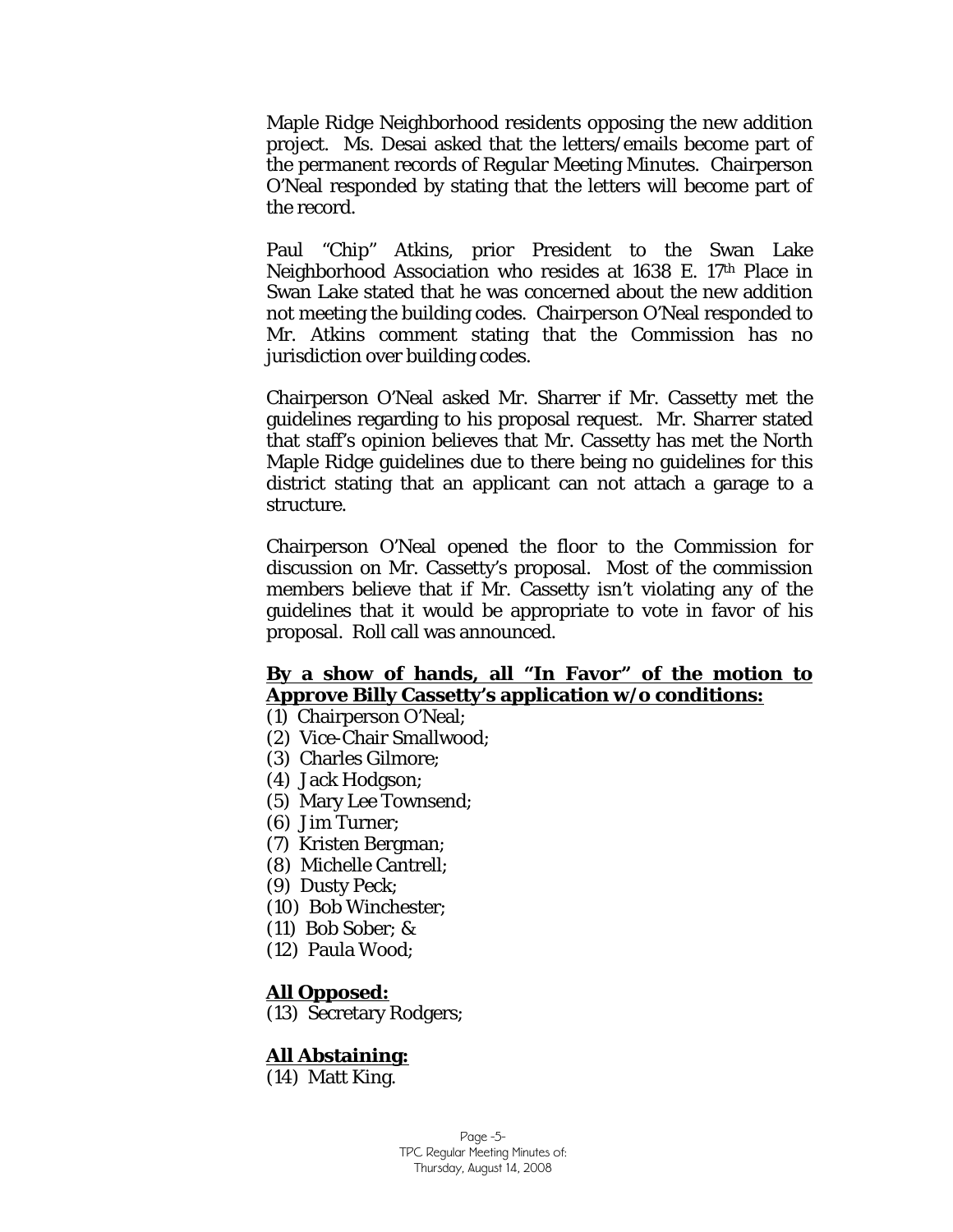# **All not present during this vote:**

None.

The motion was **Approved by Majority** by members present and voting.

*The Tulsa Preservation Commission Approved Billy Cassetty's proposal based on guidelines for General Requirements, 1.0.1 & 1.0.2; from Building Materials and Elements, 1.2.1, 1.2.2. and from Roofs, 1.3.2 for Additions to Existing Structures for the North Maple Ridge Historical District.* 

**2. 1501 S. Norfolk Avenue** (North Maple Ridge) Applicant: Bill Beers

Request:

- I. Remove vinyl siding and repair original wood lap siding underneath.
- II. Rebuild window trim and stools to original dimensions based on shadow lines on original siding.
- III. Construct two eave brackets to replace missing originals, matching design and dimensions of existing brackets.
- IV. Remove plywood eaves and replace with beadboard to match existing original beadboard eaves.
- V. Add additional framing to rectangular grid front porch ceiling, creating square grid pattern.
- VI. Install clear view storm door at front entrance.
- VII. Remove non-original sliding glass doors on south elevation and replace with one French door with Prairie-style muntin pattern. Siding will be patched to match existing, original siding. Door casing will be consistent with window trim.

VIII. Add stainless steel chimney caps to two chimneys. COA Subcommittee Complete Application Date:

08-12-2008

### **APPROVED ALL 8 PARTS WITHOUT CONDITIONS**

Mr. Sharrer presented all eight (8) Parts of Bill Beers' Certificate of Appropriateness application to the Commission for a final review. Photographs and drawings were available for review and a slide presentation was shown of the structure in North Maple Ridge.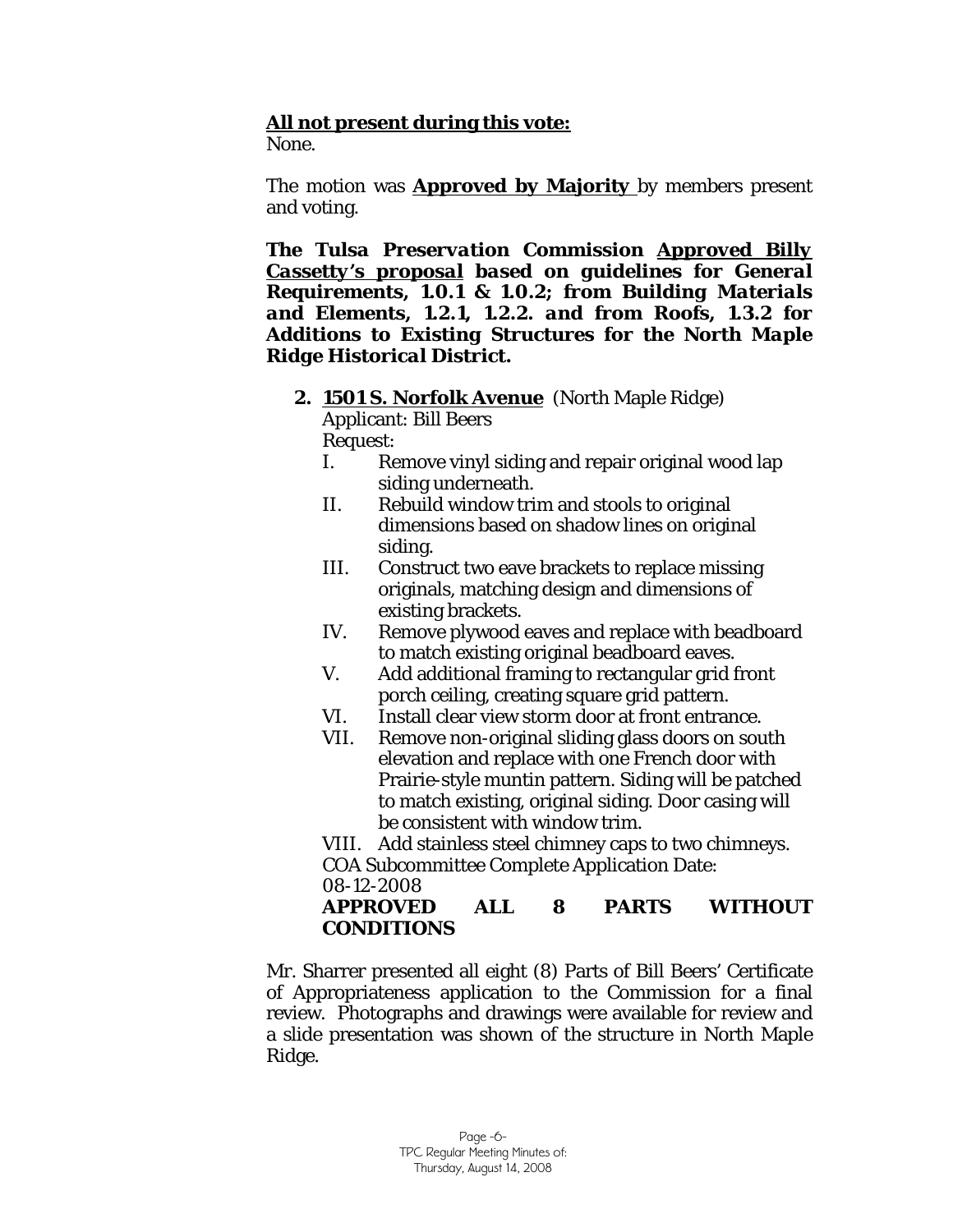Mr. Sharrer read the appropriate design guidelines for this proposal for *Rehabilitation in the North Maple Ridge District.* 

Chairperson O'Neal asked Vice-Chair Smallwood to please give her report of the recommendation from the COA Subcommittee. Vice-Chair Smallwood stated that the COA Subcommittee considered all eight (8) parts of Mr. Beers' application to be complete after his proposal was reviewed at the August 12, 2008 meeting. She stated that the COA Subcommittee recommended by a unanimous vote to approve all eight (8) parts of Mr. Beers' proposal for *Rehabilitation in North Maple Ridge*.

Vice-Chair Smallwood made a motion to approve all eight (8) parts of Mr. Beers' application for Rehabilitation as recommended by the COA Subcommittee with no conditions. Commissioner Townsend seconded.

Mr. Beers was present at the meeting. The Commission asked him a few questions about the rehab work that he plans to have done to his home; and Mr. Beers responded accordingly. The Commission was very pleased with Mr. Beers' plans and drawings of the structure. One of the commissioners asked if Mr. Beers could be cloned so that the Tulsa Preservation Commission could show other applicants how restoring a home should look like. The commissioners applauded Mr. Beers for planning to do such a great job on his home.

Roll call was announced.

### **By a show of hands, all "In Favor" of the motion to Approve Bill Beers' application w/o conditions:**

- (1) Chairperson O'Neal;
- (2) Vice-Chair Smallwood;
- (3) Secretary Rodgers;
- (4) Charles Gilmore;
- (5) Jack Hodgson;
- (6) Mary Lee Townsend;
- (7) Jim Turner;
- (8) Kristen Bergman;
- (9) Michelle Cantrell;
- (10) Dusty Peck;
- (11) Bob Winchester;
- (12) Bob Sober;
- (13) Paula Wood; &
- (14) Matt King;

### **All Opposed:**

Page -7- TPC Regular Meeting Minutes of: Thursday, August 14, 2008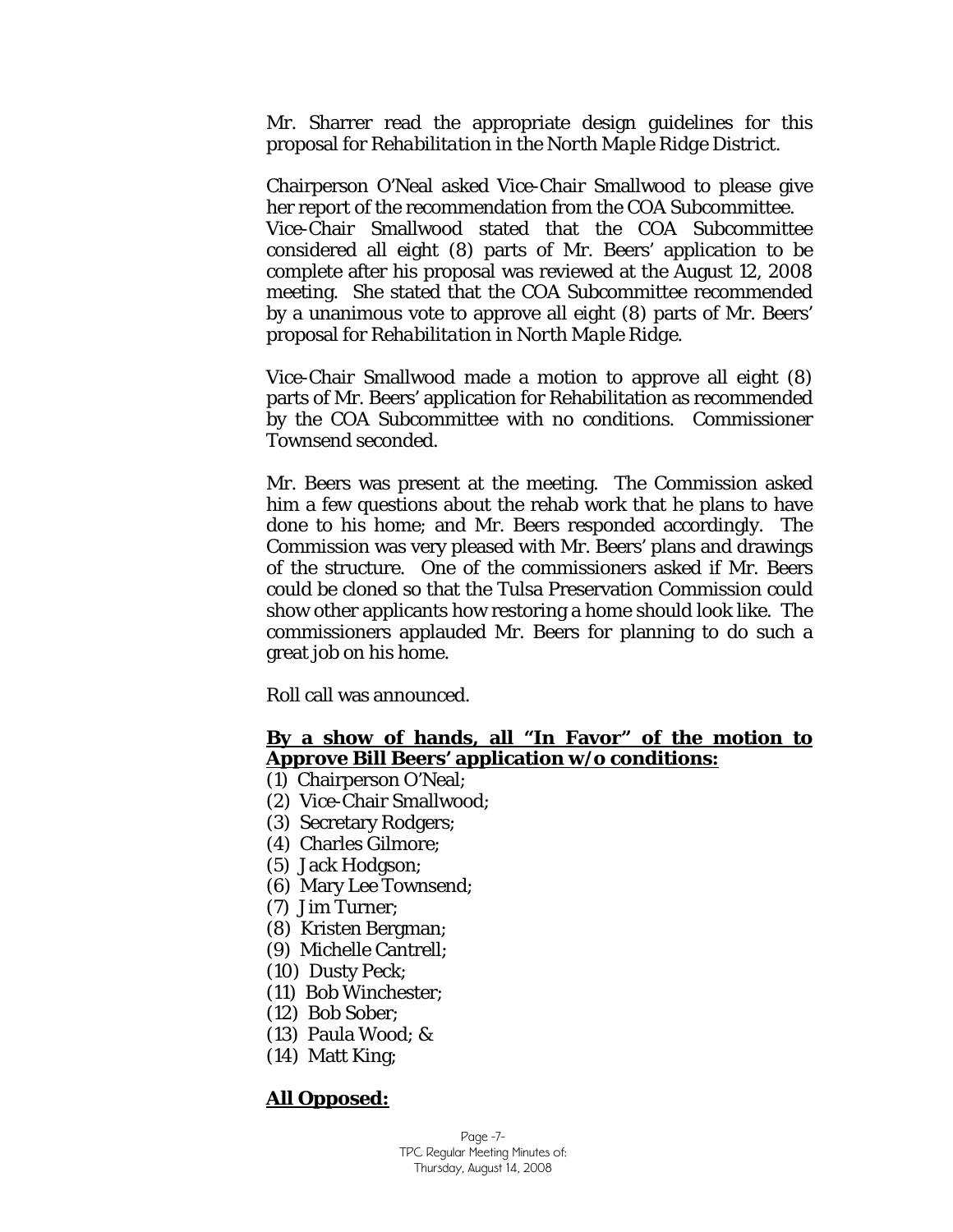None.

### **All Abstaining:**

None.

### **All not present during this vote:**

None.

The motion was **Approved Unanimously** by members present and voting.

*The Tulsa Preservation Commission Approved Bill Beers' proposal based on guidelines for General Requirements, 1.0.1 & 1.0.2; Windows & Doors, 1.2.1, 1.2.3, 1.2.5. 1.2.6 & 1.28; Building Wall Materials, 1.1.1, & 1.1.4; & Porches, 1.4.1 & 1.4.2 for Rehabilitation of Existing Buildings for the North Maple Ridge Historical District.* 

**3. 1609 S. Newport Avenue** (North Maple Ridge) Applicant: Tony Nelson Request: Demolition of house on lot. COA Subcommittee Complete Application Date: 08-12-2008 **DENIED** 

Chairperson O'Neal announced that Commissioner King has a conflict of interest with Tony Nelson's application; and that he will not be voting.

Mr. Sharrer presented Tony Nelson's Certificate of Appropriateness application to the Commission for a final review. Photographs and drawings were available for review and a slide presentation was shown of the structure in North Maple Ridge.

Mr. Sharrer stated that Mr. Nelson plans to demolish the house at 1609 S. Newport Avenue. He stated that a series of letters have been submitted to the Commission; and that they were being passed around for the Commission to review, some in favor of the demolition and some opposing. Mr. Sharrer stated that the house in question is a c. 1918 Airplane bungalow, approximately 1480 square feet. He stated that:

- ◊ the stem wall on the front porch missing mortar;
- $\diamond$  the columns are leaning;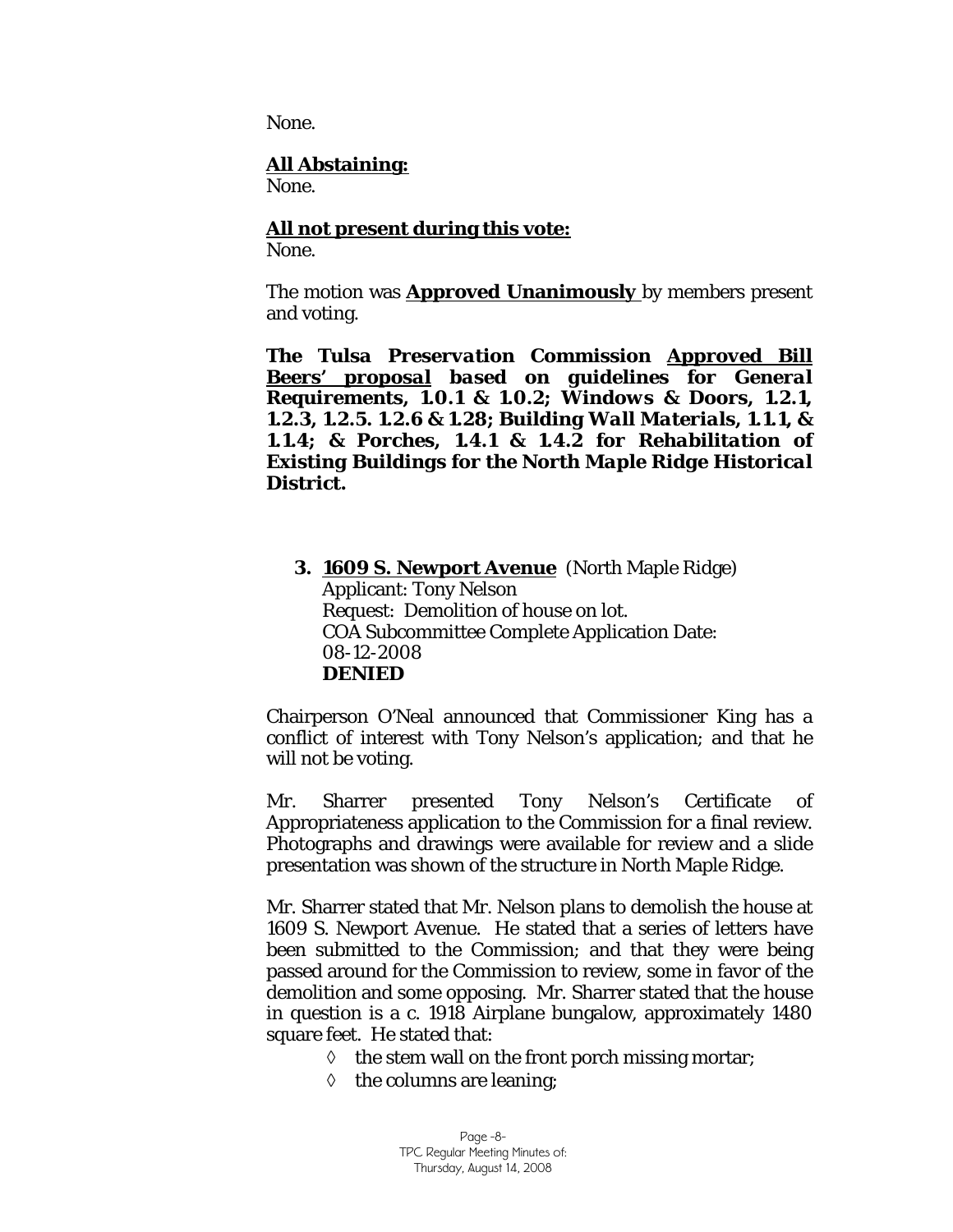- ◊ the chimney has deteriorated, cracked and leaning and has pulled away from the house;
- $\Diamond$  one section of the north elevation is the only face that retains the original lap siding, and the rest of the house is covered with stucco;
- $\Diamond$  the lap siding has deteriorated from wood rot;
- ◊ the porch ceiling has deteriorated also from wood rot;
- ◊ the chimney leaks; and
- ◊ that there is mold inside the house.

Mr. Sharrer read the appropriate design guidelines for this proposal for *Demolition of Structures for the North Maple Ridge District.* 

Chairperson O'Neal asked Vice-Chair Smallwood to please give her report of the recommendation from the COA Subcommittee. Vice-Chair Smallwood stated that the COA Subcommittee considered Mr. Nelson's application to be complete after his proposal was reviewed at the August 12, 2008 meeting. She stated that the COA Subcommittee recommended by a unanimous vote to deny Mr. Nelson's proposal for demolition with a 60-day stay.

Vice-Chair Smallwood stated that the Subcommittee had a lengthy discussion about this request for demolition. She stated that they reviewed letters and emails from neighborhood residents favoring the demolition and some opposing. Vice-Chair Smallwood stated that the Subcommittee believes that the house could be reasonably repaired; although there were a lot of discussion about what is "reasonable." She stated that the guidelines state "when it is reasonably possible." Vice-Chair Smallwood stated that what reasonable for Mr. Nelson may not mean what is reasonable to the Subcommittee/Commission.

Vice-Chair Smallwood stated that the way it's written in the guidelines meaning "reasonable" is vague; and that it should be more specific; but it's not. She stated that the Subcommittee felt that Mr. Nelson's proposal met the guidelines under General Requirements, 1.0.1 stating that: "Structures should first be rehabilitated, modified, or altered to achieve a continued, useful state, when reasonably possible. Demolition should be utilized only upon determining that the use of the property cannot be achieved through the above methods."

Vice-Chair Smallwood made a motion to deny Mr. Nelson's application for Demolition with a 60-day stay as recommended by the COA Subcommittee. Commissioner Bergman seconded.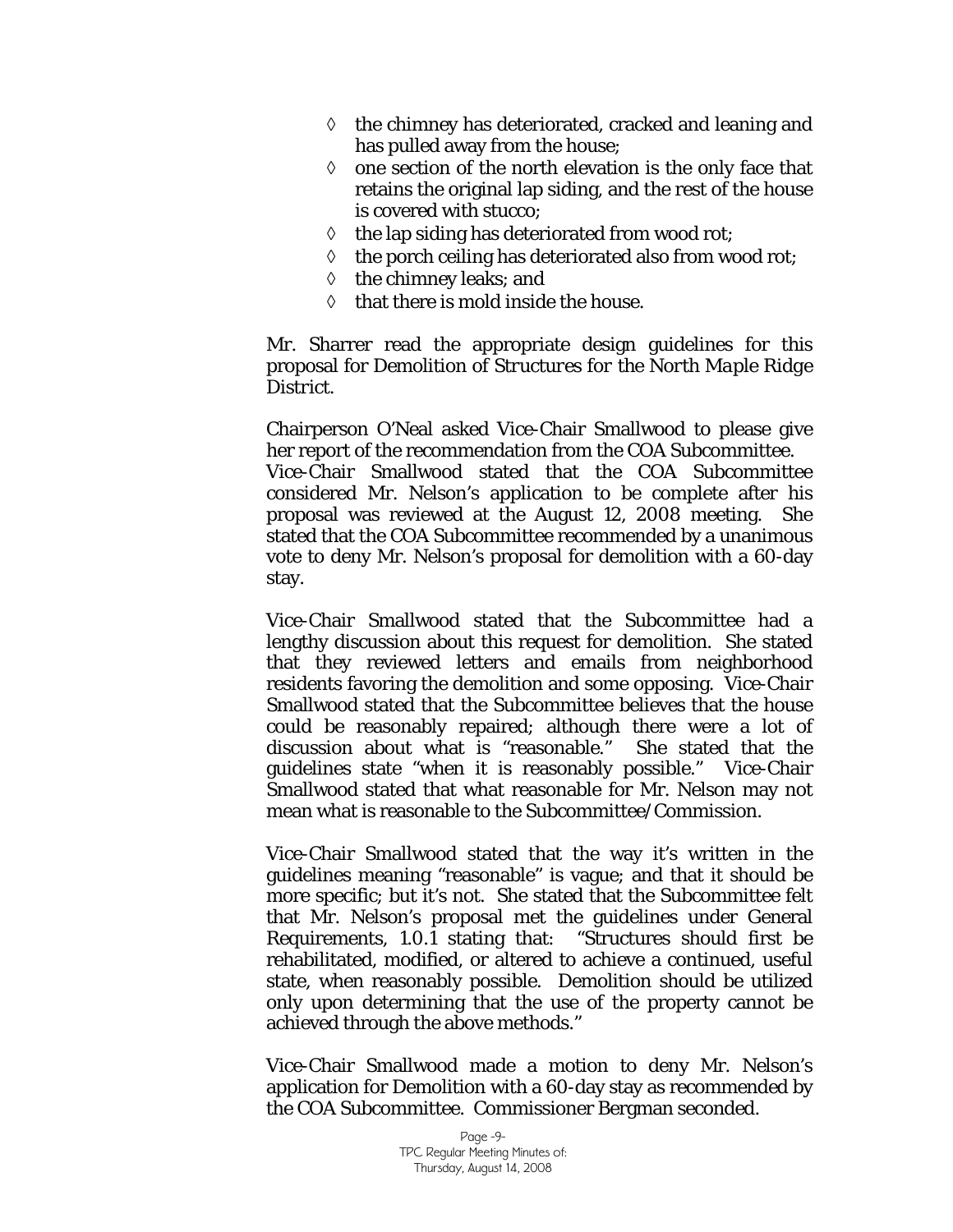Mr. Nelson was present at the meeting. Chairperson O'Neal asked Mr. Nelson if he had any additional information to add to Mr. Sharrer's presentation. Mr. Nelson stated that he did not; but that he would like to address the Commission stating that he realized because of the word "reasonable" that it put the Subcommittee in a difficult position. He stated that the word "reasonable" is very subjective because his meaning of the word doesn't appear to have the same meaning that some of the people had at the Subcommittee meeting who were opposed to the demolition. Mr. Nelson stated that he was concerned that the people at the Subcommittee meeting who were opposed to the demolition were allowed to speak; but the five (5) neighbors that he brought to the meeting who were supporting the demolition were not allowed to speak; and that it bothered him. Mr. Nelson added that he did appreciate the Subcommittee review his application.

Vice-Chair Smallwood stated that she chaired the Subcommittee meeting this past Tuesday; and that she would like to apologize to Mr. Nelson because she was not aware or heard anyone ask to speak. Mr. Nelson accepted her apology.

Chairperson O'Neal asked if anyone would like to speak favoring the demolition and anyone opposing it; and that they are limited to speak for five minutes.

Prior COA Subcommittee Member and North Maple Ridge Neighborhood Representative, Connie Desai who resides at 1512 S. Norfolk Avenue is opposed to the demolition. She stated that she has lived in the North Maple Ridge neighborhood for 20 years; that she has been on the North Maple Ridge Association Board for about six years; that she was on the COA Subcommittee for years; and she helped write the North Maple Ridge Guidelines for the district. Ms. Desai stated that she has "been there, done that;" and that she doesn't want to see another house torn down. Ms. Desai stated that this is a viable home and a conforming structure to the neighborhood. She stated that she has brought several emails/letters from all the neighbors opposing the demolition; and that she would like for the emails and letters to become part of the permanent records. She believes that the structure can be rehabilitated; and that she doesn't believe the deterioration of the home is necessarily that bad. Ms. Desai stated that she has made the National Trust aware that another home in the North Maple Ridge Neighborhood has been applied to be demolished. Ms. Desai stated that the National Trust is upset by it; and that they're looking into the matter. She added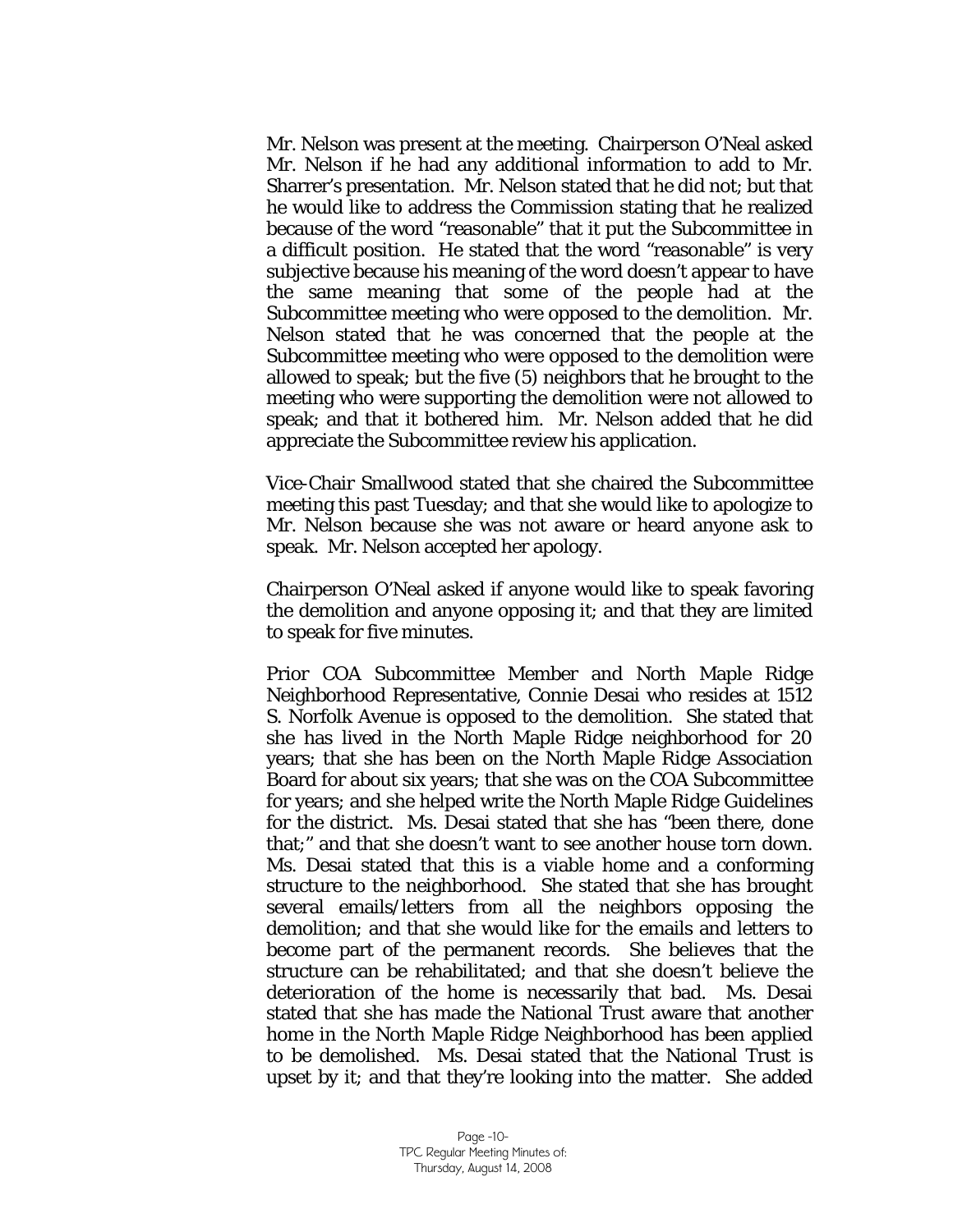that the Oklahoma State Historic Preservation Office (SHPO) is also aware of the request for demolition.

Chairperson O'Neal thanked Ms. Desai for speaking; and stated that the emails and letters that she has presented will be entered into the records.

Melodye Blancett, a neighborhood resident who lives at 1620 S. Newport Avenue, who lives directly across from the house in question is in favor of the demolition. She stated that the house is a blighted eye sore to the neighborhood. Ms. Blancett stated that she is supportive of preservation, however there has to be reason applied in the execution of the rules associated with our preservation efforts. She stated that she has walked through this house and that she can assure the Commission that the house is not useable in its current state. Ms. Blancett stated that she would argue with those opposed to Mr. Nelson's plan either have never been in the house or do not have to live within its proximity. She stated that no one would buy the house that will invest in a total gutting. Ms. Blancett added that she does not support a blind allegiance to a rule that, in this particular circumstance, results in the exact opposite effect of what she/they desire.

Ms. Blancett stated that she has brought several letters from the neighbors favoring the demolition; and that she would like for the letters to become part of the permanent records.

Chairperson O'Neal thanked Ms. Blancett for speaking; and stated that the letters that she has presented will be entered into the records.

Commissioner Bergman stated that she was appalled that Mr. Nelson was considering the purchase of the house to tear it down. Mr. Nelson stated that his intentions were to live in the house until he found out how much it would cost to rehab it. Mr. Nelson stated that it would cost him over \$50,000.00 to rehab the house; and that he believe having to pay \$50,000.00 to rehab the house was unreasonable.

After discussing Mr. Nelson's request for demolition, most Commissioners believe that the structure is economically feasible for rehabilitation; and that the Commission is bound by the North Maple Ridge guidelines.

Chairperson O'Neal verbally read statement from the City of Tulsa and State of Oklahoma about applications for demolition. She stated that "The City of Tulsa (and, in fact, the State of Oklahoma)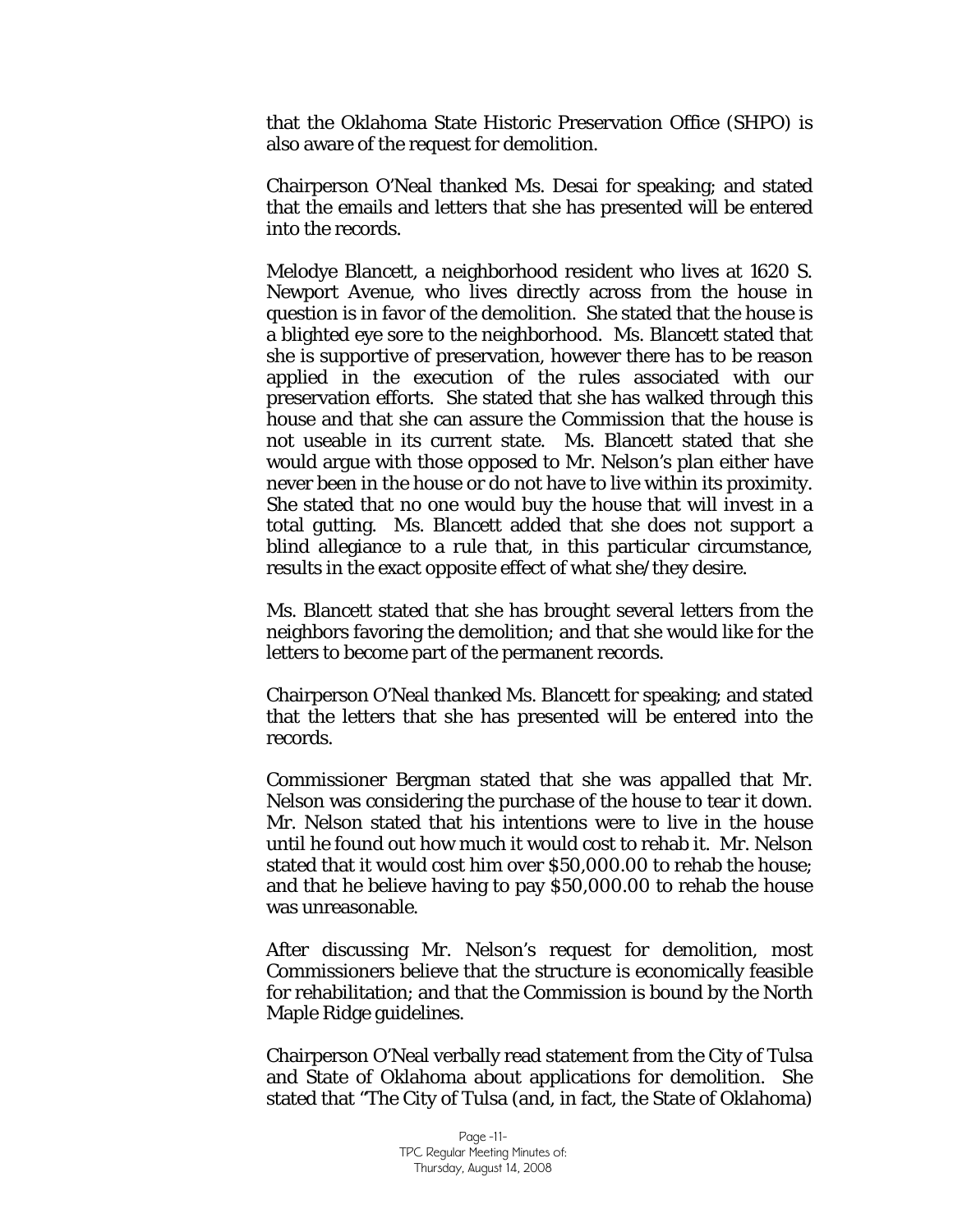do not grant the power to permanently deny demolition requests – demolitions can only be stayed for a period of time while concerned parties attempt to work out an acceptable alternative." Chairperson O'Neal stated that this statement is accurate according to the Commission's legal advisor.

Mrs. Warrior announced that the motion on the floor is to deny Mr. Nelson's application for demolition.

Roll Call was announced.

### **By a show of hands, all "In Favor to Approve the motion to Deny" Tony Nelson's application:**

- (1) Chairperson O'Neal In Favor to Deny;
- (2) Vice-Chair Smallwood In Favor to Deny;
- (3) Secretary Rodgers In Favor to Deny;
- (4) Charles Gilmore In Favor to Deny;
- (5) Jack Hodgson In Favor to Deny;
- (6) Mary Lee Townsend In Favor to Deny;
- (7) Jim Turner In Favor to Deny;
- (8) Kristen Bergman In Favor to Deny;
- (9) Michelle Cantrell In Favor to Deny;
- (10) Dusty Peck In Favor to Deny;
- (11) Bob Winchester In Favor to Deny;
- (12) Bob Sober In Favor to Deny; &
- (13) Paula Wood In Favor to Deny;

# **All Opposed:**

None.

# **All Abstaining:**

None.

### **All not present during this vote:**

(14) Matt King – had a conflict of interest.

The motion was **Approved Unanimously** by members present and voting.

*The Tulsa Preservation Commission Denied Tony Nelson's proposal based on guidelines under General Requirements, 1.0.1 for Demolition of Existing Structures in the North Maple Ridge Historical District.*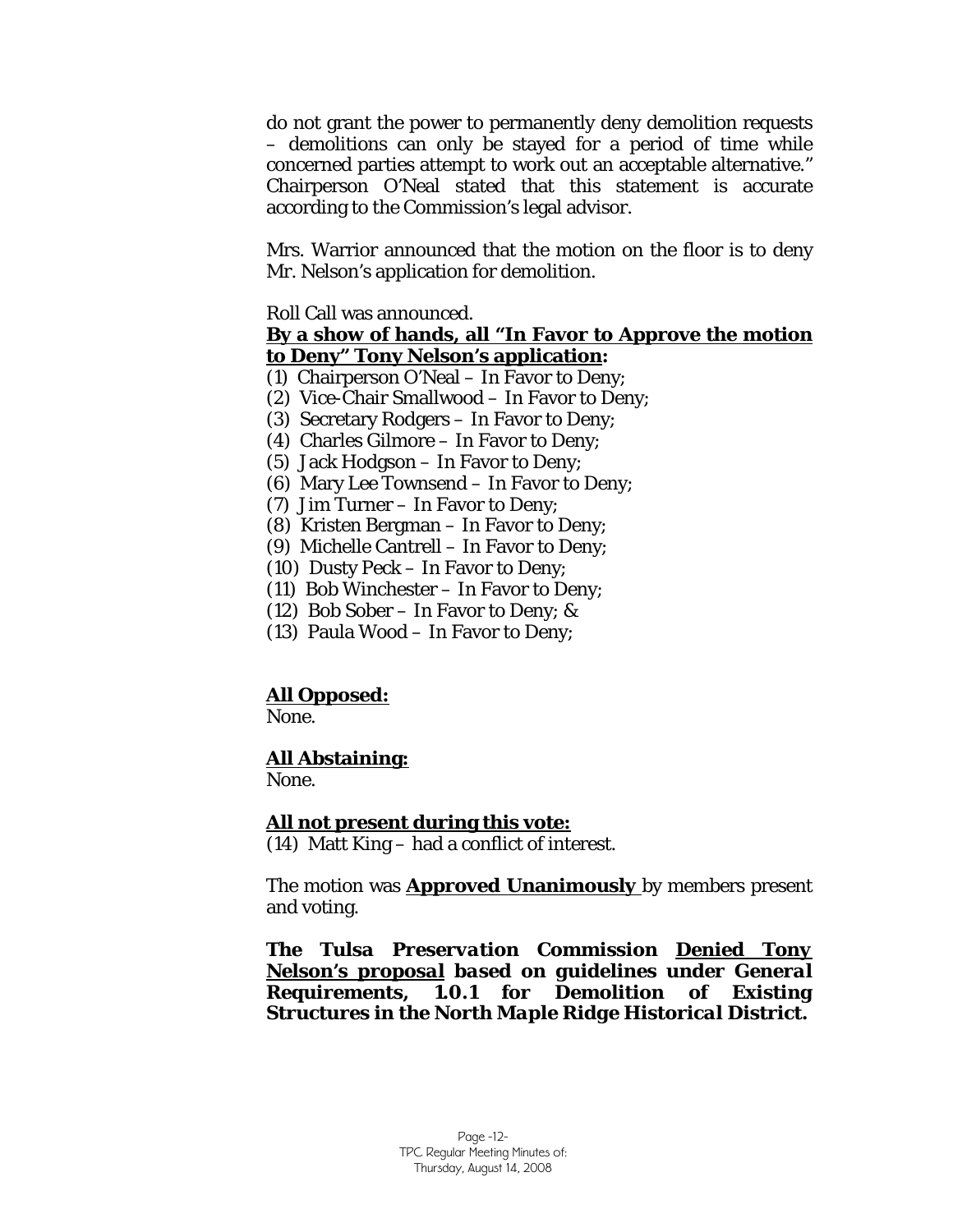Chairperson O'Neal moved to COA Agenda Item #8, Tim Williams, 627 N. Cheyenne Avenue in Brady Heights District. COA Agenda Applicants #4 through #7 were unable to attend the meeting.

> **8. 627 N. Cheyenne Avenue** (Brady Heights) Applicant: Tim Williams Request: Construct front porch step, rail and newel to match existing original elements. COA Subcommittee Complete Application Date: 08-12-2008 **APPROVED WITHOUT CONDITIONS**

Mr. Sharrer presented Tim Williams' Certificate of Appropriateness application to the Commission for a final review. Photographs and drawings were available for review and a slide presentation was shown of the structure in Brady Heights.

Mr. Sharrer stated that Mr. Williams plans to construct his front porch step, rail and newel to match the existing original elements. He read the appropriate design guidelines for this proposal for *Restoring of Structures for Brady Heights District.* 

Chairperson O'Neal asked Vice-Chair Smallwood to please give her report of the recommendation from the COA Subcommittee. Vice-Chair Smallwood stated that the COA Subcommittee considered Mr. Williams' application to be complete after his proposal was reviewed at the August 12, 2008 meeting. She stated that the COA Subcommittee recommended by a unanimous vote to approve Mr. Williams application with no conditions.

Vice-Chair Smallwood made a motion to approve Mr. William's application for Restore as recommended by the COA Subcommittee with no conditions. Commissioner Rodgers seconded.

Tim Williams was present at the meeting. The Commission asked him a few questions about the rehab work that he plans to have done to his home; and Mr. Williams responded accordingly.

Roll Call was announced.

### **By a show of hands, all "In Favor" of the motion to Approve Tim Williams' application w/o conditions:**

- (1) Chairperson O'Neal;
- (2) Vice-Chair Smallwood;
- (3) Secretary Rodgers;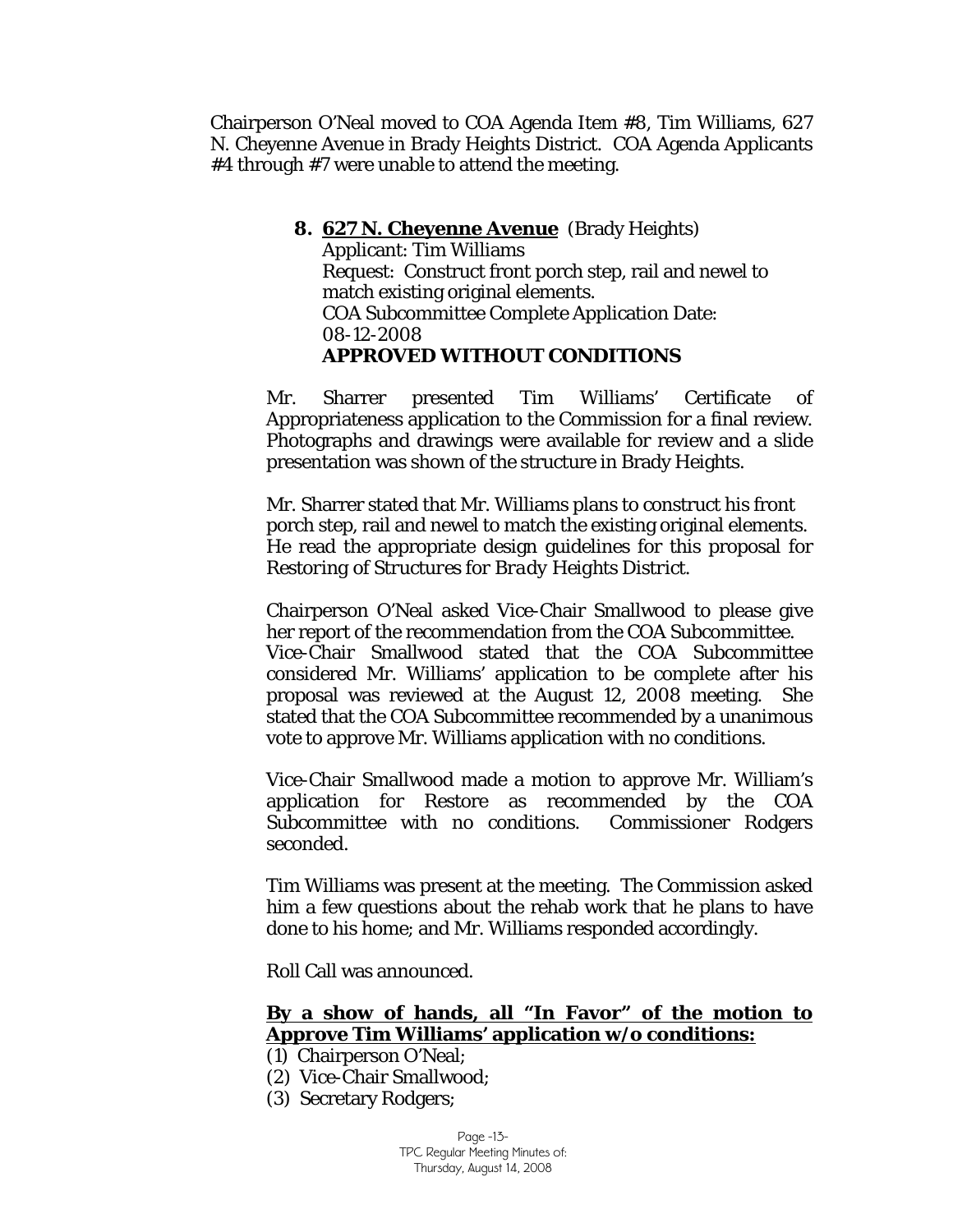- (4) Charles Gilmore;
- (5) Jack Hodgson;
- (6) Mary Lee Townsend;
- (7) Jim Turner;
- (8) Kristen Bergman;
- (9) Michelle Cantrell;
- (10) Dusty Peck;
- (11) Bob Winchester;
- (12) Bob Sober;
- (13) Paula Wood; &
- (14) Matt King;

### **All Opposed:**

None.

### **All Abstaining:**

None.

# **All not present during this vote:**

None.

The motion was **Approved Unanimously** by members present and voting.

*The Tulsa Preservation Commission Approved Tim Williams' proposal based on guidelines under Preferred Option – Repair original porch, Paragraphs #1 & Second Preference – Replace porch materials, #1 for Restoring Existing Structures for the Brady Heights Historic District.* 

Chairperson O'Neal moved back to the normal order of the agenda, COA Agenda Item #4, Adam & Shannon Day.

### **4. 1719 S. St. Louis Avenue** (Swan Lake)

Applicant: Adam & Shannon Day Request:

- I. Replace damaged, existing front door with new 36" Craftsman-style door;
- II. Add clear view storm door to front entrance;
- III. Add porch rail according to plans submitted; &
- IV. Remove brick planter boxes.

COA Subcommittee Complete Application Date: 08-12-2008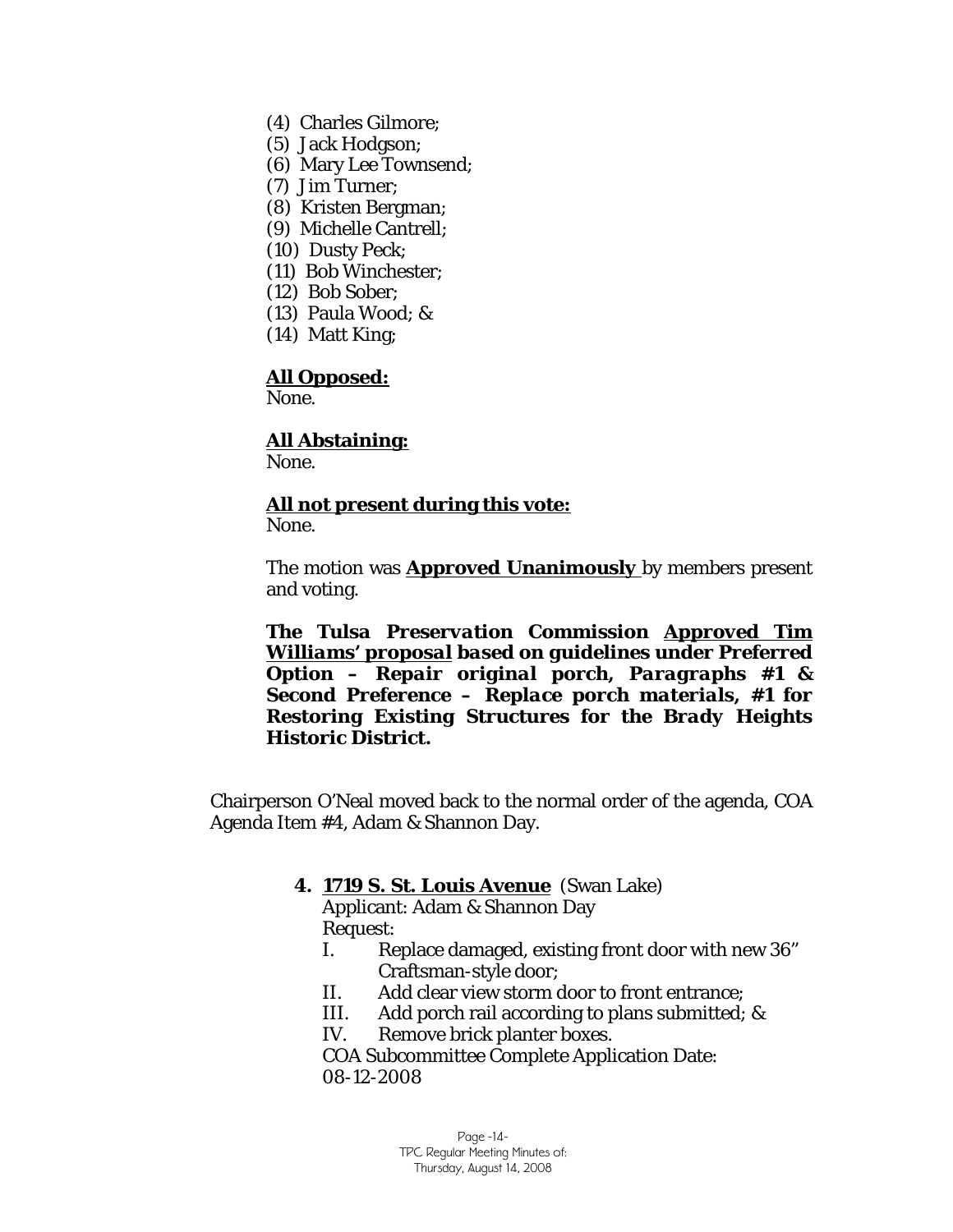### **APPROVED WITHOUT CONDITIONS, EXCEPT FOR PART III**

Mr. Sharrer presented all 4 Parts of Adam & Shannon Days' Certificate of Appropriateness application to the Commission for a final review. Photographs and drawings were available for review and a slide presentation was shown of the structure in Swan Lake.

Mr. Sharrer stated that the Days plan to:

- I. Replace the damaged, existing front door with a new 36" Craftsman-style door;
- II. Add a clear view storm door to the front entrance;
- III. Add a porch rail according to their plans that were submitted; &
- IV. Remove the brick planter boxes in the front yard.

He read the appropriate design guidelines for this proposal for *Rehabilitation for the Swan Lake District.* 

Chairperson O'Neal asked Vice-Chair Smallwood to please give her report of the recommendation from the COA Subcommittee. Vice-Chair Smallwood stated that the COA Subcommittee considered all 4 Parts of the Day's application to be complete after their proposal was reviewed at the August 12, 2008 meeting. She stated that the COA Subcommittee recommended by a unanimous vote to approve all 4 Parts of Day's application with no conditions.

Adam and Shannon Day were both unable to attend the meeting. The Commission discussed the Day's proposal.

Vice-Chair Smallwood made a motion to approve all 4 Parts of the Days' application without conditions except for Part III:

- $\Diamond$  That the top rail nominal is 2X6;
- $\Diamond$  That the bottom rail nominal is 2X4; &
- ◊ That the height of the rail should not exceed 2" below the column cap.

Commissioner Gilmore seconded.

Roll Call was announced.

### **By a show of hands, all "In Favor" of the motion to Approve Adam & Shannon Day's application w/o conditions except for Part III as indicated above:**

- (1) Chairperson O'Neal;
- (2) Vice-Chair Smallwood;
- (3) Secretary Rodgers;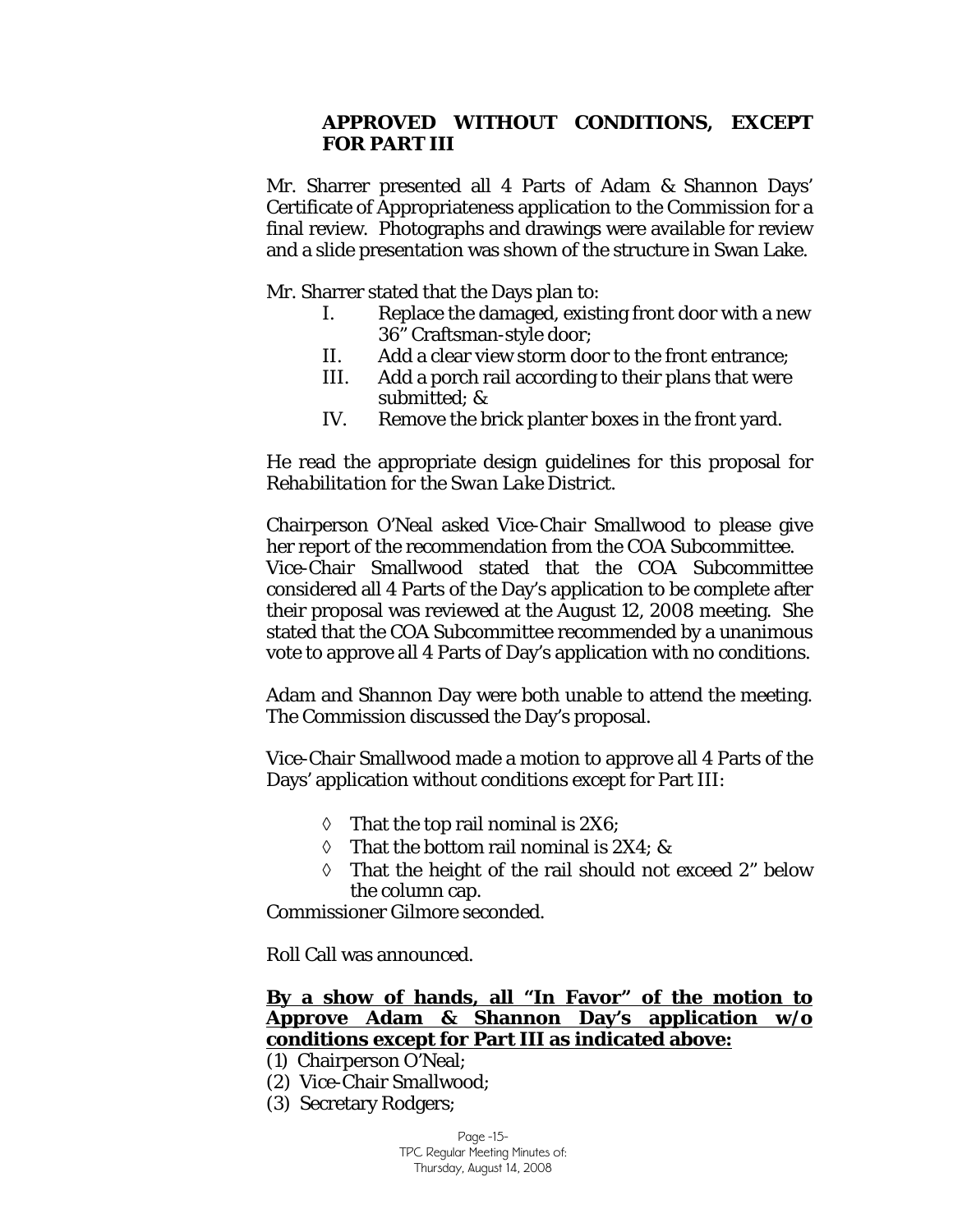- (4) Charles Gilmore;
- (5) Jack Hodgson;
- (6) Mary Lee Townsend;
- (7) Jim Turner;
- (8) Kristen Bergman;
- (9) Michelle Cantrell;
- (10) Dusty Peck;
- (11) Bob Winchester;
- (12) Bob Sober;
- (13) Paula Wood; &
- (14) Matt King;

### **All Opposed:**

None.

### **All Abstaining:**

None.

# **All not present during this vote:**

None.

The motion was **Approved Unanimously** by members present and voting.

*The Tulsa Preservation Commission Approved Adam & Shannon Day's proposal based on guidelines under General Requirements, A1.0.1; Windows & Doors, A1.2.1 & A1.2.3; Porches, Decks and Patios, A1.4.1 & A1.4.2 for Rehabilitation of Existing Buildings for the Swan Lake District.*

**5. 1620 S. Quincy Avenue** (Swan Lake) Applicant: Metro Development Group Request: Modify existing front door by adding three horizontal windows. COA Subcommittee Complete Application Date: 08-12-2008 **DENIED** 

Mr. Sharrer presented Metro Development Group's Certificate of Appropriateness application to the Commission for a final review. Photographs and drawings were available for review and a slide presentation was shown of the structure in Swan Lake.

Mr. Sharrer stated that Metro Development Group has already modified the existing front door on the structure by adding three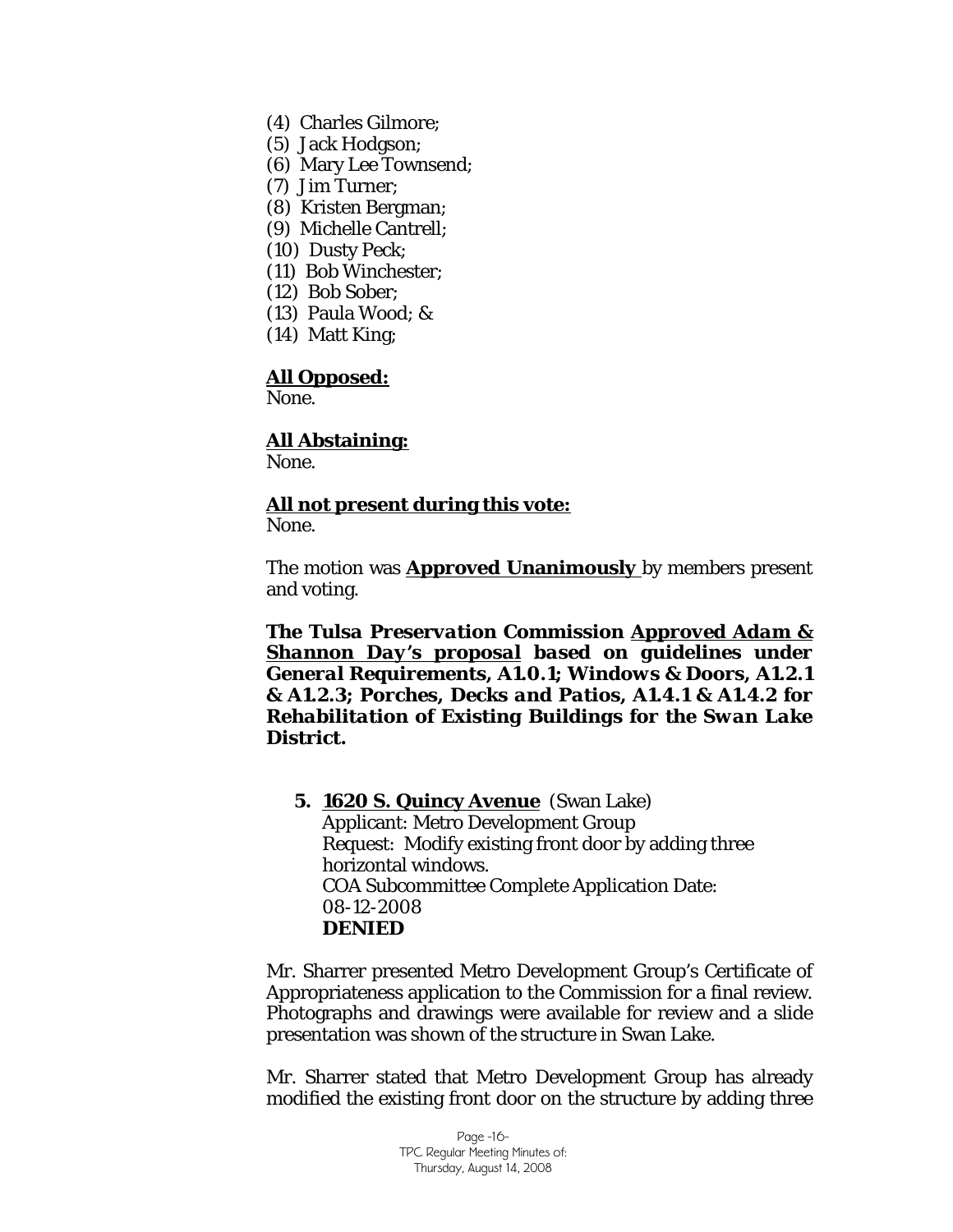horizontal windows to it. He stated that Metro Development Group would like the Commission to consider approving the same door; but with the modifications.

Mr. Sharrer read the appropriate design guidelines for this proposal for *Rehabilitation for the Swan Lake District.* 

Chairperson O'Neal asked Vice-Chair Smallwood to please give her report of the recommendation from the COA Subcommittee. Vice-Chair Smallwood stated that the COA Subcommittee considered Metro Development Group's application to be complete after its proposal was reviewed at the August 12, 2008 meeting. She stated that the COA Subcommittee recommended by a unanimous vote to deny Metro Development Group's application because the door is inappropriate for the style of the house; and that it does not meet the guidelines.

Ms. Sally Davies, COA Subcommittee Representative for North Maple Ridge stated that the door was inappropriate to the neighborhood; and that the modified door was not a Craftsman style door. Vice-Chair Smallwood made a motion to deny Metro Development Group's application for Rehabilitation as recommended by the COA Subcommittee. Commissioner Gilmore seconded.

No one from Metro Development Group attended the meeting to represent its proposal.

Roll Call was announced.

### **By a show of hands, all "In Favor to Approve the motion to Deny" Metro Development Group's application:**

- (1) Chairperson O'Neal In Favor to Deny;
- (2) Vice-Chair Smallwood In Favor to Deny;
- (3) Secretary Rodgers In Favor to Deny;
- (4) Charles Gilmore In Favor to Deny;
- (5) Jack Hodgson In Favor to Deny;
- (6) Mary Lee Townsend In Favor to Deny;
- (7) Jim Turner In Favor to Deny;
- (8) Kristen Bergman In Favor to Deny;
- (9) Michelle Cantrell In Favor to Deny;
- (10) Dusty Peck In Favor to Deny;
- (11) Bob Winchester In Favor to Deny;
- (12) Bob Sober In Favor to Deny;
- (13) Paula Wood In Favor to Deny; &
- (14) Matt King In Favor to Deny.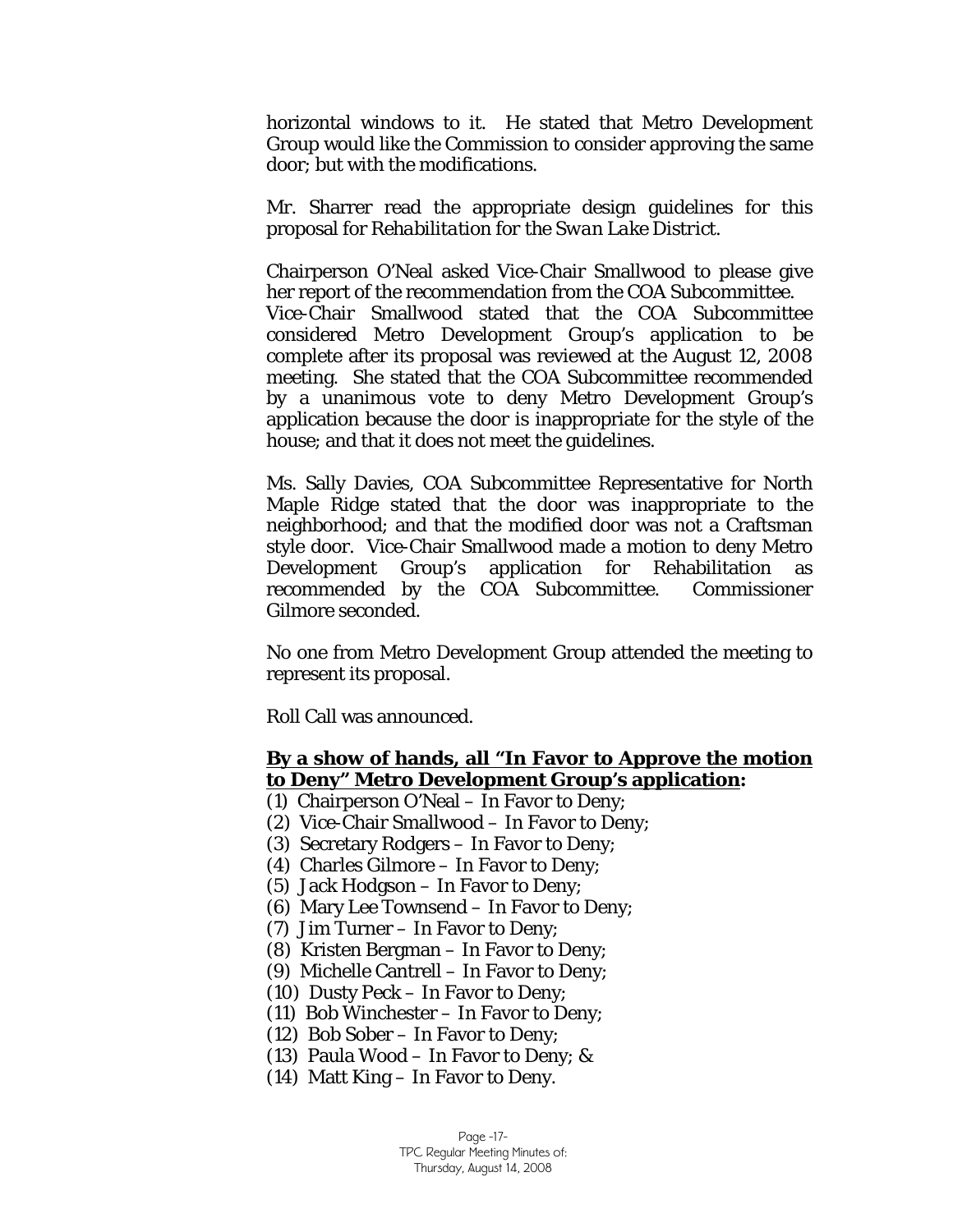### **All Opposed:**

None.

# **All Abstaining:**

None.

# **All not present during this vote:**

None.

The motion was **Approved Unanimously to Deny** by members present and voting.

*The Tulsa Preservation Commission Denied Metro Development Group's proposal based on guidelines under General Requirements, A1.0.1 and Windows & Doors, A1.2.1 for Rehabilitation of Existing Buildings for the Swan Lake District.* 

Chairperson O'Neal requested that staff send a letter to Metro Development Group to inform them that their door proposal is in violation of the Swan Lake District Guidelines. She asked staff to get with the Commission's legal advisor on the proper language of how the letter should be written.

### **6. 1706 S. St. Louis Avenue** (Swan Lake)

Applicant: Kenton Whitham Request:

- I. Remove screening from front porch and rebuild damaged porch railing.
- II. Add board-and-batten shutters to two windows on front elevation.

COA Subcommittee Complete Application Date: 08-12-2008

### **APPROVED BOTH PARTS (PART I – WITH CONDITIONS) (PART II – WITHOUT CONDITIONS)**

Mr. Sharrer presented both Parts of Kenton Whitham's Certificate of Appropriateness application to the Commission for a final review. Photographs and drawings were available for review and a slide presentation was shown of the structure in Swan Lake.

Mr. Sharrer stated that Mr. Whitman plans to (Part 1) remove the screening from the front porch and rebuild the damaged porch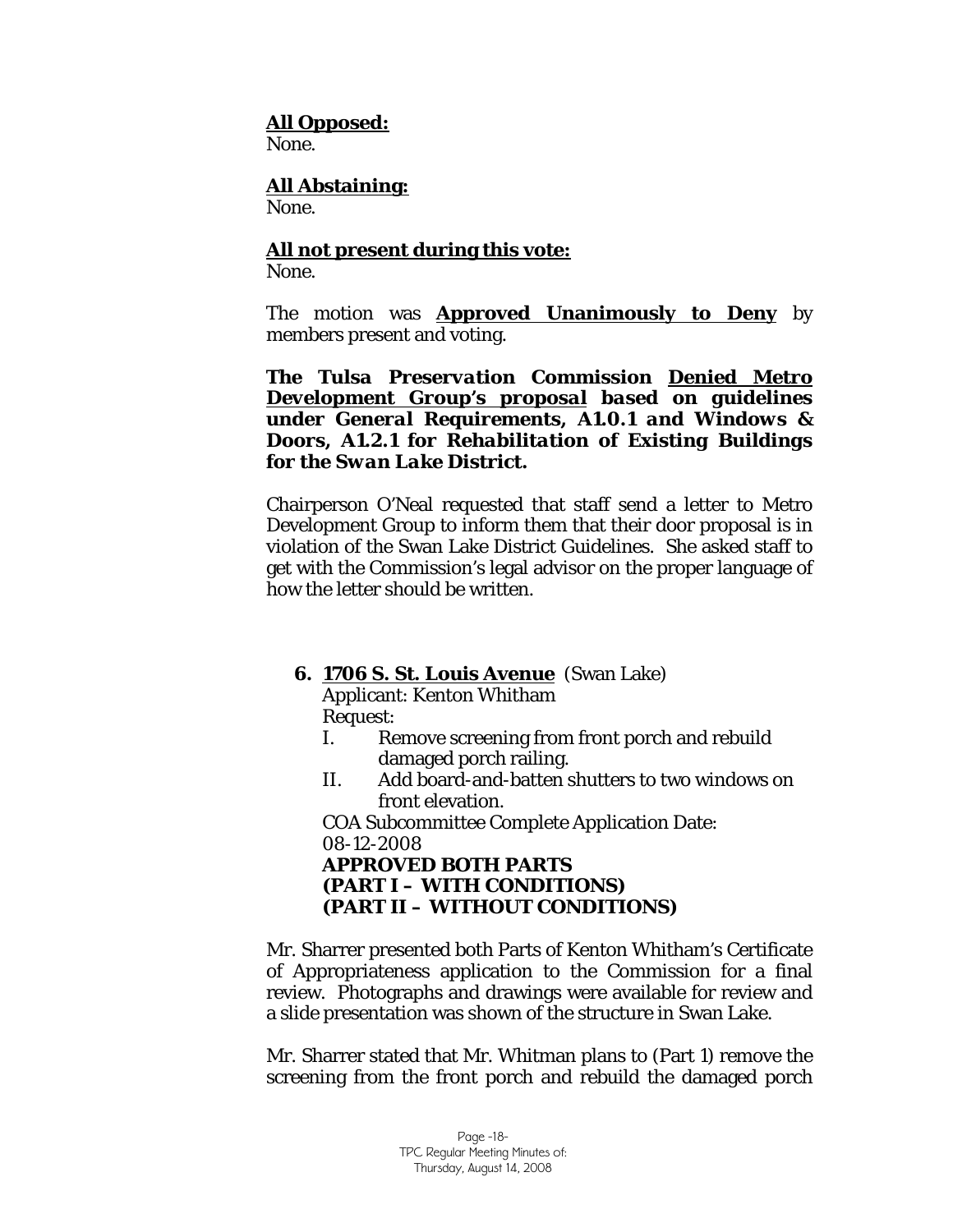railing; & (Part 2) add board-and-batten shutters to (2) two windows on the front elevation of the structure.

He read the appropriate design guidelines for this proposal for Rehabilitation in Swan Lake.

Chairperson O'Neal asked Vice-Chair Smallwood to please give her report of the recommendation from the COA Subcommittee. Vice-Chair Smallwood stated that the COA Subcommittee considered Mr. Whitham's application to be complete after both Parts of his proposal were reviewed at the August 12, 2008 meeting. She stated that the COA Subcommittee recommended approval of both parts of Mr. Whitham's application with no conditions.

Mr. Chip Atkins stated that he doesn't believe that the porch railing is original.

After the Commission further discussed both parts, Vice-Chair Smallwood made a motion to approve Mr. Whitham's application for Rehabilitation with conditions on Part I:

> ◊ That the applicant remove the old screen door frame and have staff review the newel post.

Commissioner Wood seconded.

Kenton Whitham was unable to attend the meeting. Roll Call was announced.

### **By a show of hands, all "In Favor" of the motion to Approve both Parts of Kenton Whitham's application with conditions on Part I as indicated above:**

- (1) Chairperson O'Neal;
- (2) Vice-Chair Smallwood;
- (3) Secretary Rodgers;
- (4) Charles Gilmore;
- (5) Jack Hodgson;
- (6) Mary Lee Townsend;
- (7) Jim Turner;
- (8) Kristen Bergman;
- (9) Michelle Cantrell;
- (10) Dusty Peck;
- (11) Bob Winchester;
- (12) Bob Sober;
- (13) Paula Wood; &
- (14) Matt King;

Page -19-

TPC Regular Meeting Minutes of: Thursday, August 14, 2008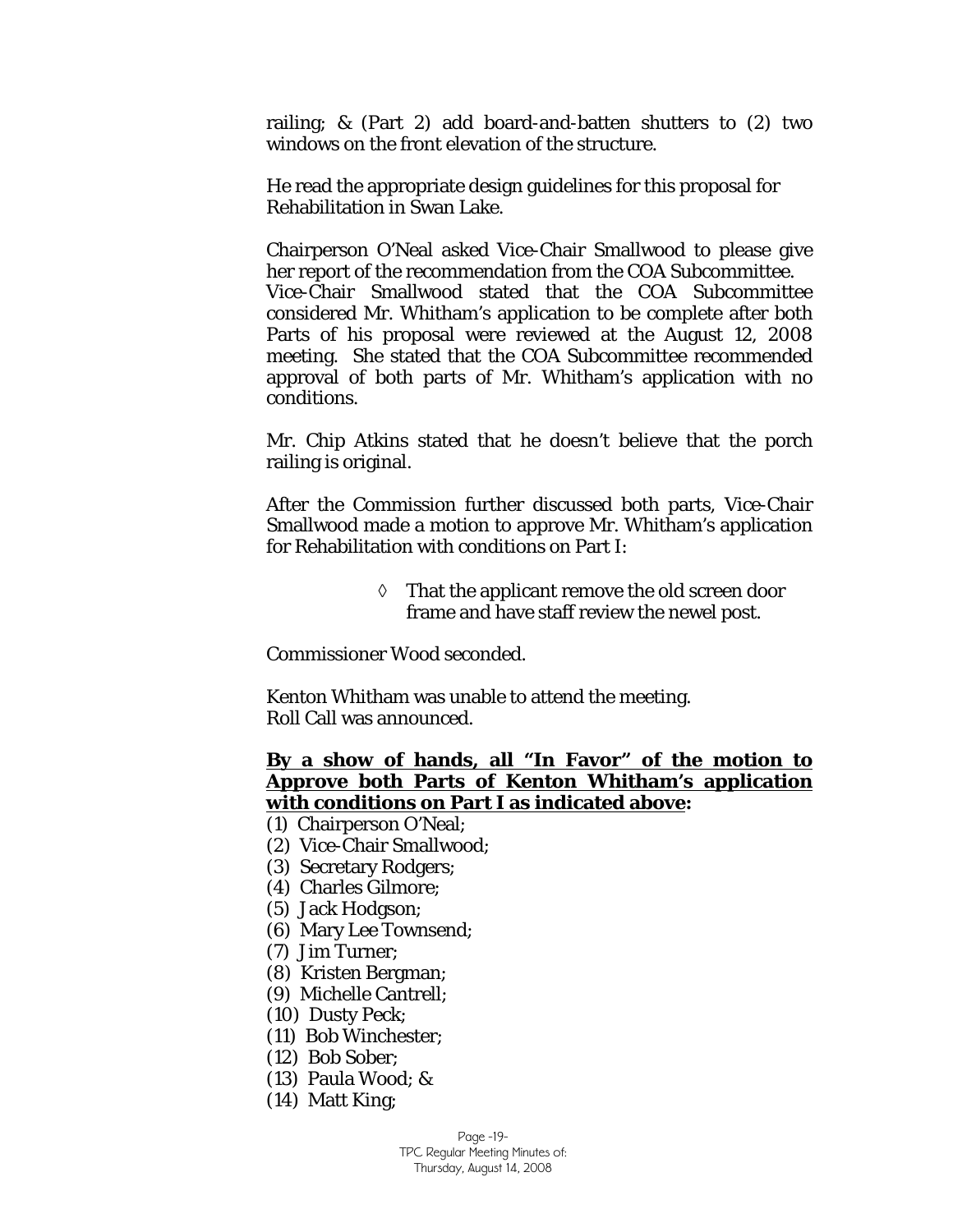### **All Opposed:**

None.

### **All Abstaining:**

None.

### **All not present during this vote:**

None.

The motion was **Approved Unanimously** by members present and voting.

*The Tulsa Preservation Commission Approved Kenton Whitham's proposal based on guidelines under General Requirements, A1.0.1, A1.0.2; Porches, Decks & Patios, A1.4.1 & A1.4.2; and Windows & Doors, A.1.27 for Rehabilitation of Existing Buildings for the Swan Lake District.*

**7. 1711 S. Yorktown Avenue** (Yorktown) Applicant: Jeremy Caughman Request: I. Replace existing siding with new composite siding. COA Subcommittee Complete Application Date: 08-12-2008 **DENIED** 

Mr. Sharrer presented Part I of III Parts of Jeremy Caughman's Certificate of Appropriateness application to the Commission for a final review. Photographs and drawings were available for review and a slide presentation was shown of the structure in Yorktown.

Mr. Sharrer stated that Mr. Caughman has already installed the siding on this structure with new composite siding. He stated that Mr. Caughman believed if the replacement materials on the structure were replaced with like materials, that a Certificate of Appropriateness was not needed. Mr. Sharrer stated that Mr. Caughman would like for the Commission to accept the work that has already been done on the non-contributing structure.

Mr. Sharrer read the appropriate design guidelines for this proposal for Rehabilitation in Yorktown on the non-contributing structure.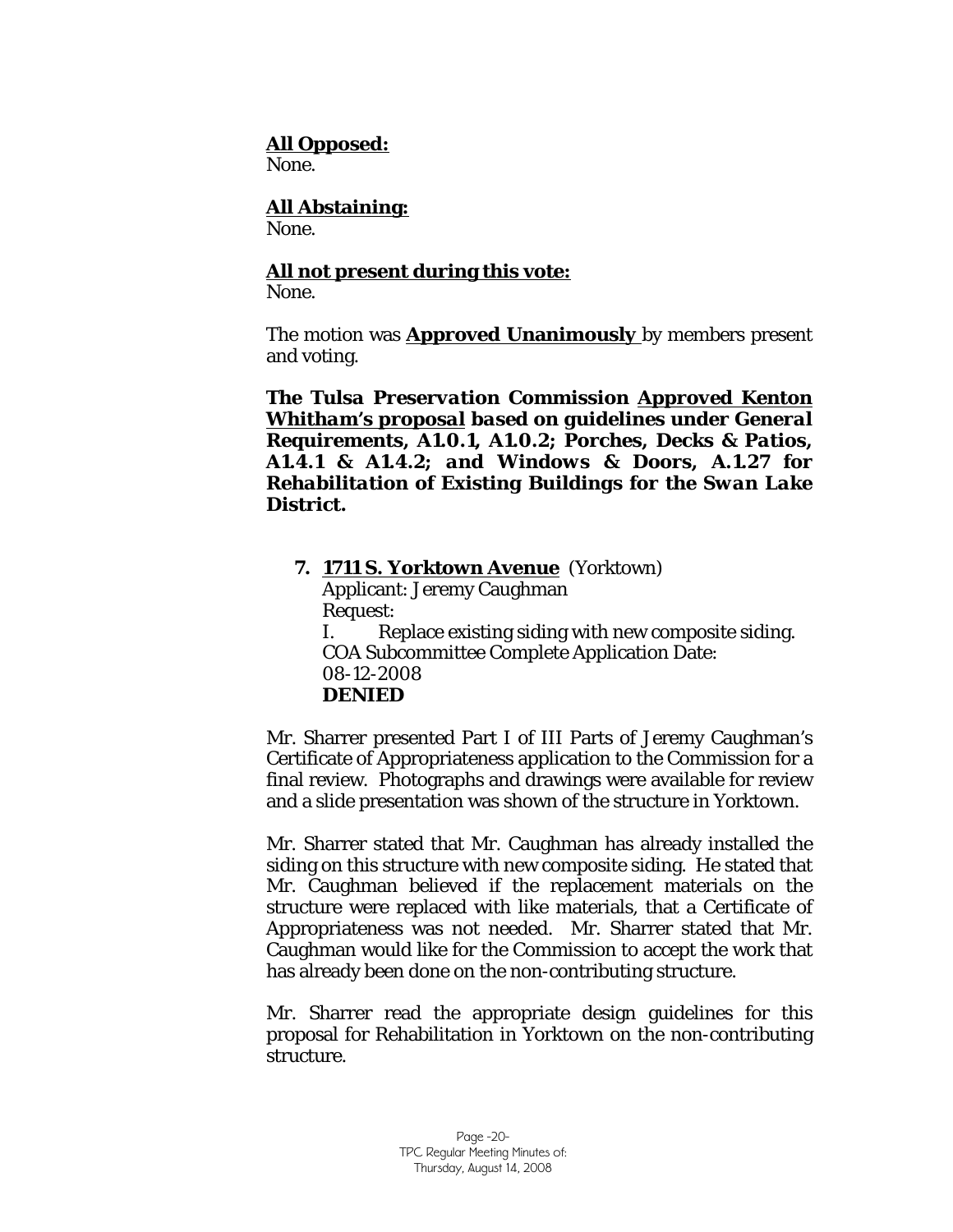Chairperson O'Neal asked Vice-Chair Smallwood to please give her report of the recommendation from the COA Subcommittee. Vice-Chair Smallwood stated that the COA Subcommittee considered Part I of Mr. Caughman's application to be complete after this part of his proposal was reviewed at the August 12, 2008 meeting. She stated that the COA Subcommittee recommended approval of Part I of Mr. Caughman's application with no conditions.

Mr. Chip Atkins stated that the siding looks awful and that it doesn't match the existing.

After the Commission further discussed Part I of Mr. Caughman's application, Vice-Chair Smallwood made a motion to approve Part I of Mr. Caughman's application for Rehabilitation with no conditions; and Commissioner Gilmore seconded this motion; but the motion failed for approval.

Commissioner Turner made a motion to deny Part I of Mr. Caughman's application because he believes that the new composite siding is inappropriate; and that it doesn't meet the guidelines. Commissioner Peck seconded.

Jeremy Caughman was unable to attend the meeting. Roll Call was announced.

### **By a show of hands, all In Favor to Approve the motion to "Deny Part I" of Jeremy Caughman's application:**

- (1) Secretary Rodgers In Favor to Deny;
- (2) Jack Hodgson In Favor to Deny;
- (3) Mary Lee Townsend In Favor to Deny;
- (4) Jim Turner In Favor to Deny;
- (5) Kristen Bergman In Favor to Deny;
- (6) Michelle Cantrell In Favor to Deny;
- (7) Dusty Peck In Favor to Deny;
- (8) Bob Winchester In Favor to Deny;
- (9) Bob Sober In Favor to Deny;
- (10) Paula Wood In Favor to Deny;

### **All Opposed:**

- (11) Chairperson O'Neal;–
- (12) Vice-Chair Smallwood;–
- (13) Charles Gilmore;–

### **All Abstaining:**

(14) Matt King.

Page -21- TPC Regular Meeting Minutes of: Thursday, August 14, 2008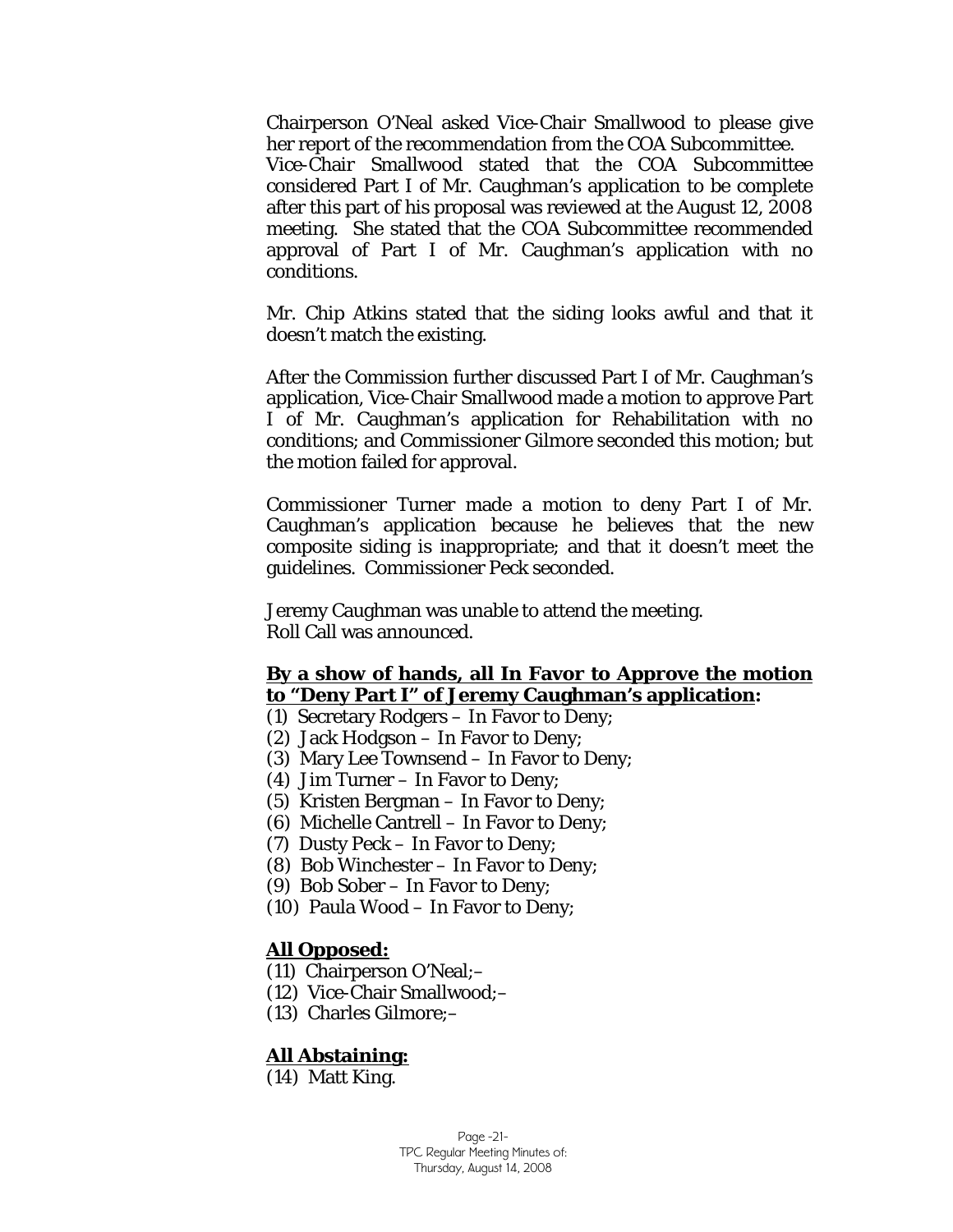### **All not present during this vote:**

None.

The motion was **Approved by Majority to "Deny Part I"** by members present and voting.

*The Tulsa Preservation Commission Denied Part I of Jeremy Caughman's proposal based on guidelines under General Requirements, E1.0.1 thru E1.04; and Building Wall Materials, A1.1.1 & A1.1.2 for Non-Contributing Residential Structures in Yorktown Historical District.*

**7. 1711 S. Yorktown Avenue** (Yorktown)

Applicant: Jeremy Caughman Request:

II. Replace existing front door with new 2-light fiberglass door.

COA Subcommittee Complete Application Date: 08-12-2008

### **APPROVED WITHOUT CONDITIONS**

Mr. Sharrer presented Part II of III Parts of Jeremy Caughman's Certificate of Appropriateness application to the Commission for a final review. Photographs and drawings were available for review and a slide presentation was shown of the structure in Yorktown.

Mr. Sharrer stated that Mr. Caughman has already replaced the existing front door with a new 2-light fiberglass door. Again, Mr. Sharrer stated that Mr. Caughman believed if the replacement materials on the structure were replaced with like materials, that a Certificate of Appropriateness was not needed. Mr. Sharrer stated that Mr. Caughman would like for the Commission to accept the work that has already been done on the non-contributing structure.

He read the appropriate design guidelines for this proposal for Rehabilitation in Yorktown on the non-contributing structure.

Chairperson O'Neal asked Vice-Chair Smallwood to please give her report of the recommendation from the COA Subcommittee. Vice-Chair Smallwood stated that the COA Subcommittee considered Part II of Mr. Caughman's application to be complete after this part of his proposal was reviewed at the August 12, 2008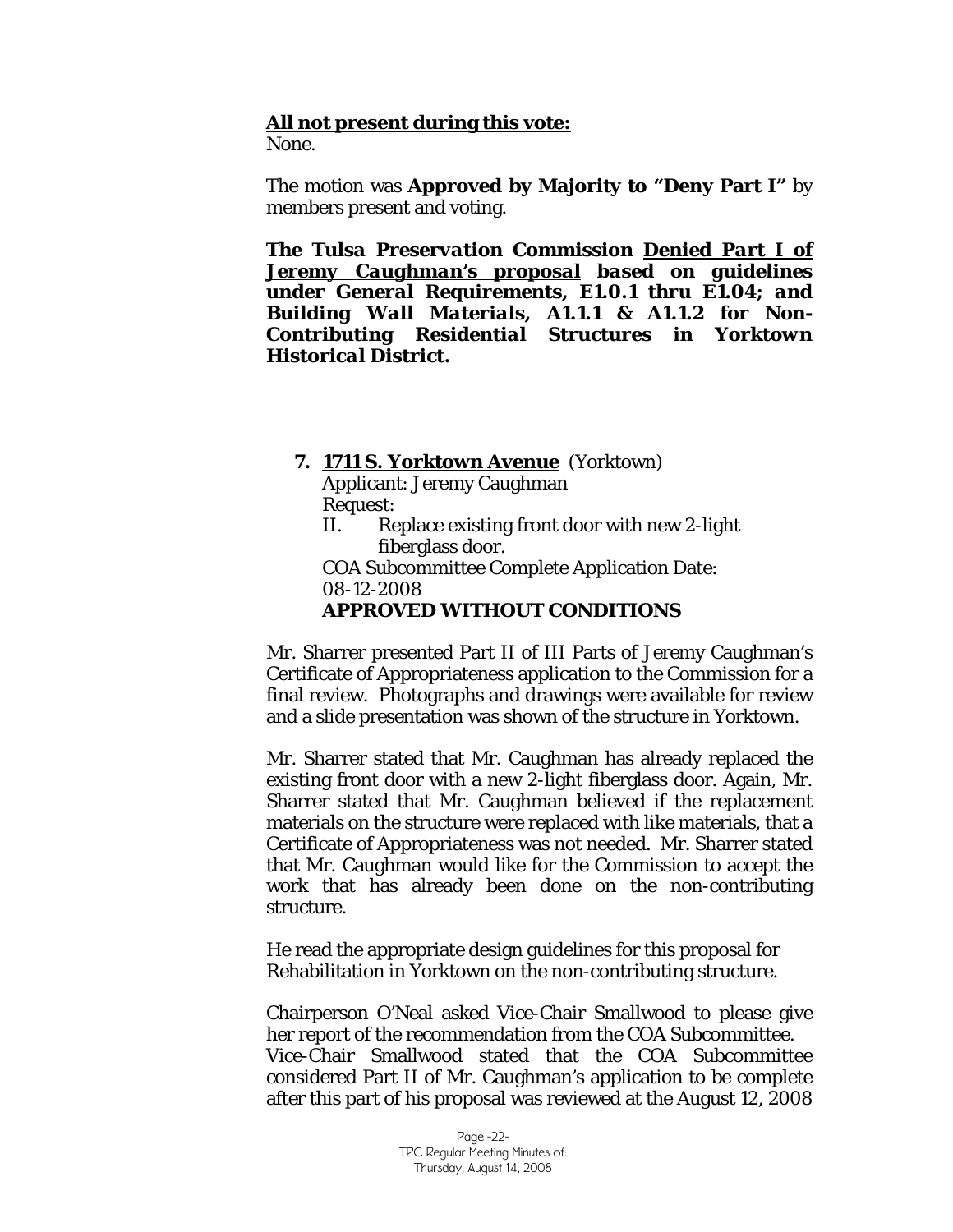meeting. She stated that the COA Subcommittee recommended approval of Part II of Mr. Caughman's application with no conditions.

After the Commission further discussed Part II of Mr. Caughman's application, Vice-Chair Smallwood made a motion to approve Part II of Mr. Caughman's application for Rehabilitation with no conditions. Commissioner Gilmore seconded.

Roll Call was announced.

### **By a show of hands, all "In Favor to Approve Part II" of the motion of Jeremy Caughman's application without conditions:**

- (1) Chairperson O'Neal;
- (2) Vice-Chair Smallwood;
- (3) Charles Gilmore;
- (4) Jack Hodgson;
- (5) Mary Lee Townsend;
- (6) Kristen Bergman;
- (7) Michelle Cantrell;
- (8) Dusty Peck;
- (9) Paula Wood; &
- (10) Matt King;

### **All Opposed:**

- (11) Secretary Rodgers;
- (12) Jim Turner;
- (13) Bob Winchester;
- (14) Bob Sober;

### **All Abstaining:**

None.

### **All not present during this vote:**

None.

The motion was **Approved by Majority for Part II** by members present and voting.

*The Tulsa Preservation Commission Approved Part II of Jeremy Caughman's proposal based on guidelines under General Requirements, E1.0.3 for Non-Contributing Residential Structures in Yorktown Historical District.*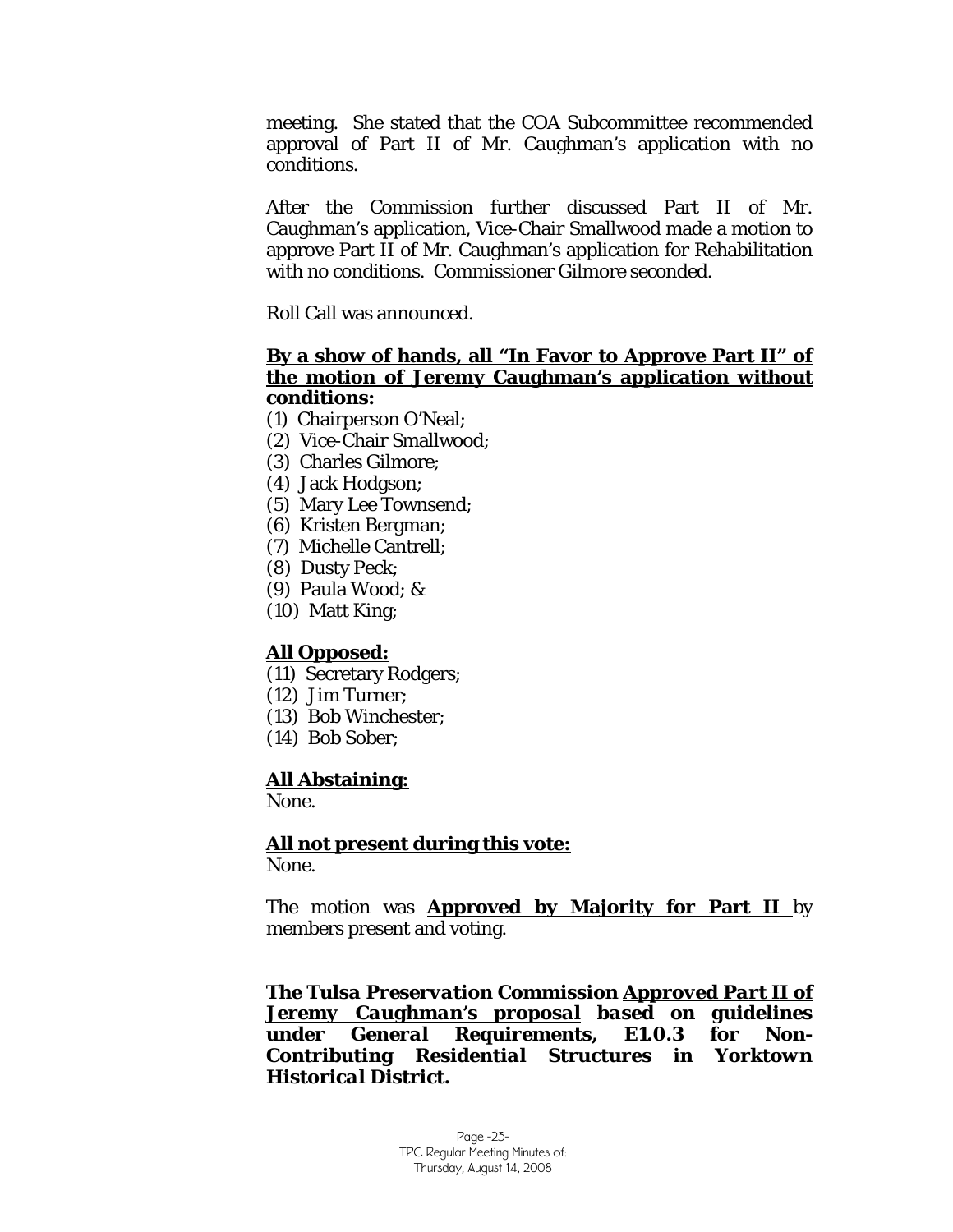### **7. 1711 S. Yorktown Avenue** (Yorktown) Applicant: Jeremy Caughman Request: III. Replace existing windows with new single-hung vinyl windows with 9-light Prairie design. COA Subcommittee Complete Application Date: 08-12-2008 **DENIED**

Mr. Sharrer presented Part III of III Parts of Jeremy Caughman's Certificate of Appropriateness application to the Commission for a final review. Photographs and drawings were available for review and a slide presentation was shown of the structure in Yorktown.

Mr. Sharrer stated that Mr. Caughman has already replaced the existing windows with new single-hung vinyl windows with a 9 light Prairie design. Again, Mr. Sharrer stated that Mr. Caughman believed if the replacement materials on the structure were replaced with like materials, that a Certificate of Appropriateness was not needed. Mr. Sharrer stated that Mr. Caughman would like for the Commission to accept the work that has already been done on the non-contributing structure.

He read the appropriate design guidelines for this proposal for Rehabilitation in Yorktown on the non-contributing structure.

Chairperson O'Neal asked Vice-Chair Smallwood to please give her report of the recommendation from the COA Subcommittee. Vice-Chair Smallwood stated that the COA Subcommittee considered Part III of Mr. Caughman's application to be complete after this part of his proposal was reviewed at the August 12, 2008 meeting. She stated that the COA Subcommittee recommended approval of Part III of Mr. Caughman's application with conditions:

> ◊ That the applicant apply exterior muntins to the new windows

Mr. Chip Atkins stated that the windows are not even close to the windows that were on the structure at first.

After the Commission further discussed Part III of Mr. Caughman's application, Vice-Chair Smallwood made a motion to approve Part III of Mr. Caughman's application for Rehabilitation with the conditions as indicated above; and Commissioner Gilmore seconded this motion; but the motion failed for approval.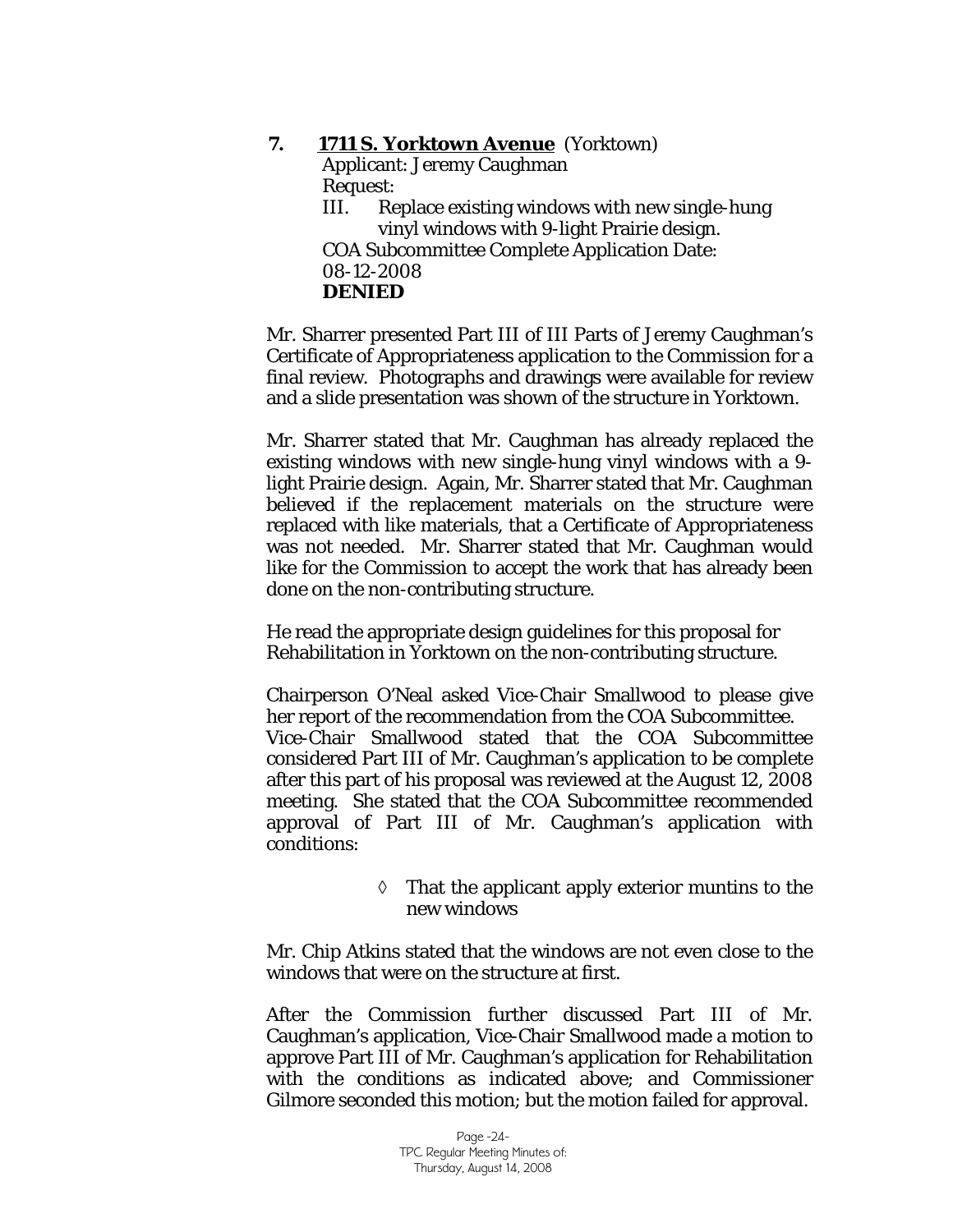Commissioner Townsend made a motion to deny Part III of Mr. Caughman's application because she believes that the new windows are inappropriate; and that they do not meet the guidelines. Commissioner Turner seconded.

Roll Call was announced.

### **By a show of hands, all In Favor to Approve the motion to "Deny Part III" of Jeremy Caughman's application:**

- (1) Chairperson O'Neal In Favor to Deny;
- (2) Secretary Rodgers In Favor to Deny;
- (3) Jack Hodgson In Favor to Deny;
- (4) Jim Turner In Favor to Deny;
- (5) Kristen Bergman In Favor to Deny;
- (6) Michelle Cantrell In Favor to Deny;
- (7) Dusty Peck In Favor to Deny;
- (8) Bob Winchester In Favor to Deny;
- (9) Bob Sober In Favor to Deny;
- (10) Paula Wood In Favor to Deny;
- (11) Matt King In Favor to Deny;

# **All Opposed:**

- (12) Vice-Chair Smallwood;–
- (13) Charles Gilmore;–

# **All Abstaining:**

(14) Mary Lee Townsend.

### **All not present during this vote:**

None.

The motion was **Approved by Majority to "Deny Part III"** by members present and voting.

*The Tulsa Preservation Commission Denied Part III of Jeremy Caughman's proposal based on guidelines under General Requirements, E1.0.3; and Windows and Doors, A1.2.1 through A1.2.4 for Non-Contributing Residential Structures in Yorktown Historical District.*

### **B. Rules & Regulations Committee**

No report from Committee Chairman Gilmore.

# **C. Outreach Committee**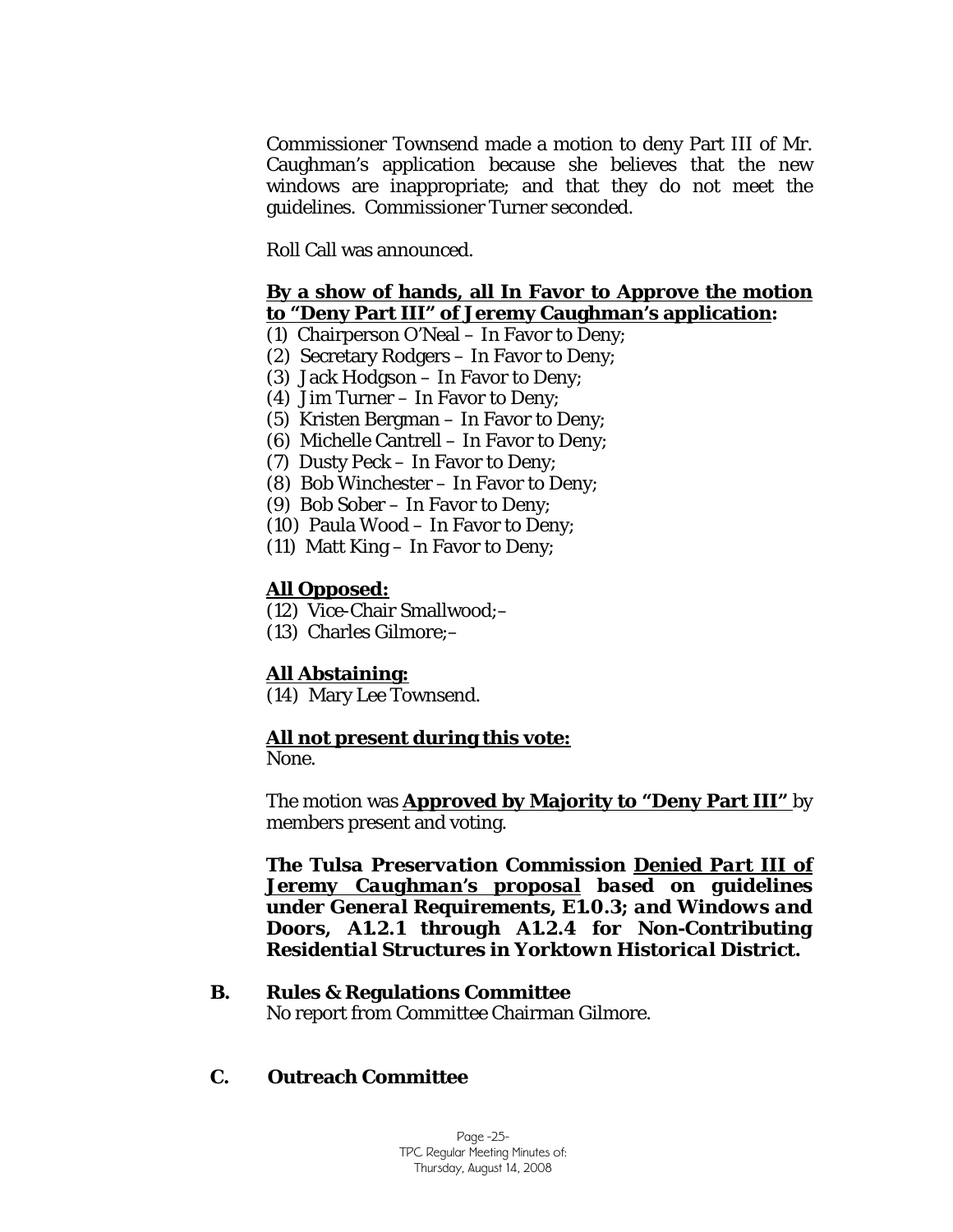Committee Chairperson Bergman reported that the committee had a very productive meeting last month on July 18th. She mentioned some of the action items that were brought up at the meeting:

- ◊ Developing a comprehensive listing of neighborhood associations;
- ◊ The Preservation Quick Facts will be developed on a bi-monthly basis; and will be distributed to the TPC, neighborhood associations, available in pdf format on the TPC website;
- $\Diamond$  The committee is attempting to get a copy of Jim Lindberg's presentation on teardowns to utilize during community outreach efforts;
- ◊ Mr. Sharrer is compiling a photographic diary of TPC before and after to share with the Commission and to be posted on the website;
- ◊ Committee Chairperson Bergman is working with Jack Hodgson to arrange a meeting time to present information about the TPC and HP Districts to the local real estate community; &
- ◊ Brady Heights Representative, Tim Williams plans to write a guest editorial for the Tulsa World focused on the Brady Heights district.

Committee Chairperson Bergman announced the next meeting of the Outreach Committee will be at the Elote Restaurant, 514 S. Boston Avenue at 11:30 a.m., on Friday, August 15, 2008.

### **4. Chair Report**

Chairperson O'Neal reported that Bob Blackburn, Executive Director from the State Historical Preservation Office (SHPO) will be attending a Preservation Press Event on Preserving America & about the Downtown Survey on August 21, 2008 at 427 S. Boston Avenue at 10:15 a.m. She welcomed the Commission to attend.

Chairperson O'Neal reported that the Rose Bowl, previously a bowling alley is near completion; and will be used as a Banquet Center and Convention Center.

Chairperson O'Neal reported that the Cyrus Avery Memorial Plaza dedication event at the 11th Street Bridge was well attended.

Chairperson O'Neal explained to the Commission that Article VI §2, Rules and Regulations requires that to be included on a particular TPC agenda, a COA application must be submitted to TPC staff by a specific time and at a particular place. For the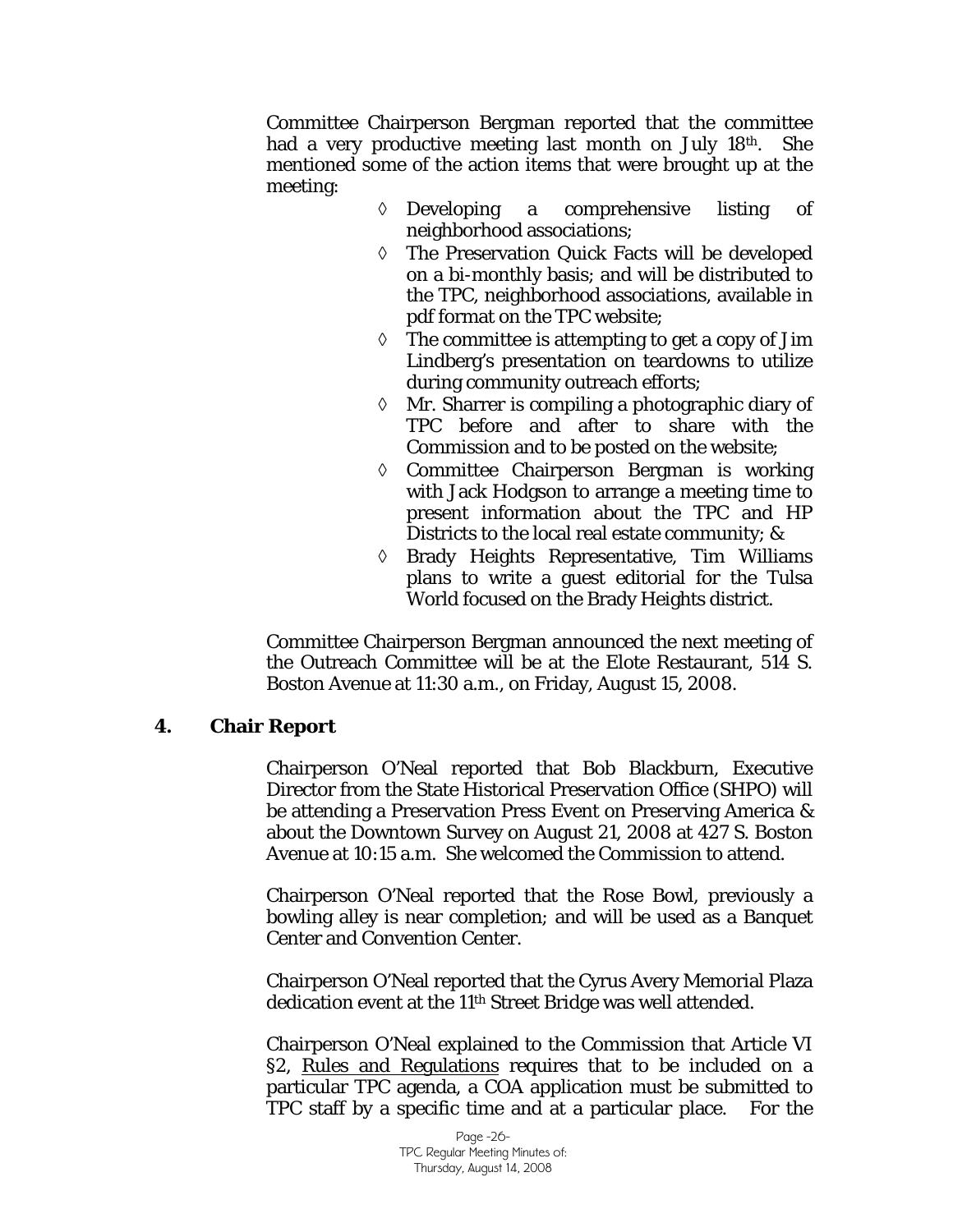record the Chair specifically quoted Article VI §2 stating, "Applications for a COA shall be submitted to staff at the business offices of the Preservation Commission on forms established for that purpose and in compliance with Section 1055.B of the Ordinance. Applications are to be submitted no later than the close of business on the seventh day preceding the next scheduled COA Subcommittee meeting. When the business office is not open during the full business day, the date shall be extended to include the close of the next ensuing full business day." To assure compliance the Chair directed that if the TPC staff member responsible for preparing the agenda is unavailable then Fannie Warrior in her capacity as Administrative Assistant shall prepare, post and transmit the agenda to Commission members in accordance with Article VI §2.

### **5. Staff Report**

The August Staff Report was distributed to the Commission prior to this meeting by staff.

Ms. DeCort reported that since the Planning Department has recently moved to the One Technology Center where all future Tulsa Preservation Commission and COA Subcommittee Committee meetings will be conducted that the Commission will need access to the building. These meetings will be held in the 10th Floor North Conference Room. Ms. DeCort distributed ID Card Request Forms to the Commission to fill out, sign and return to her to have ID photo badges made so that they will have access to the building.

# **6. Absence Report**

There were no absences to report.

**7. New Business** 

None.

# **8. Other Business**

*This agenda item is reserved for public comment or presentations to the TPC.* 

Commissioner Sober announced that PLANiTULSA has invited the Tulsa Preservation Commission to attend two (2) citywide workshops on September 22 and 23. He asked the Commission members to start thinking about what they want to see for Tulsa's future in five, 10 or in the next 20 years. Commission Sober stated that PLANiTULSA is building a plan for all Tulsans that will involve all of us. He encouraged all the members to attend one of these workshops next month. Anyone who would like to know more about PLANiTULSA, please contact him.

# **9. Adjournment**